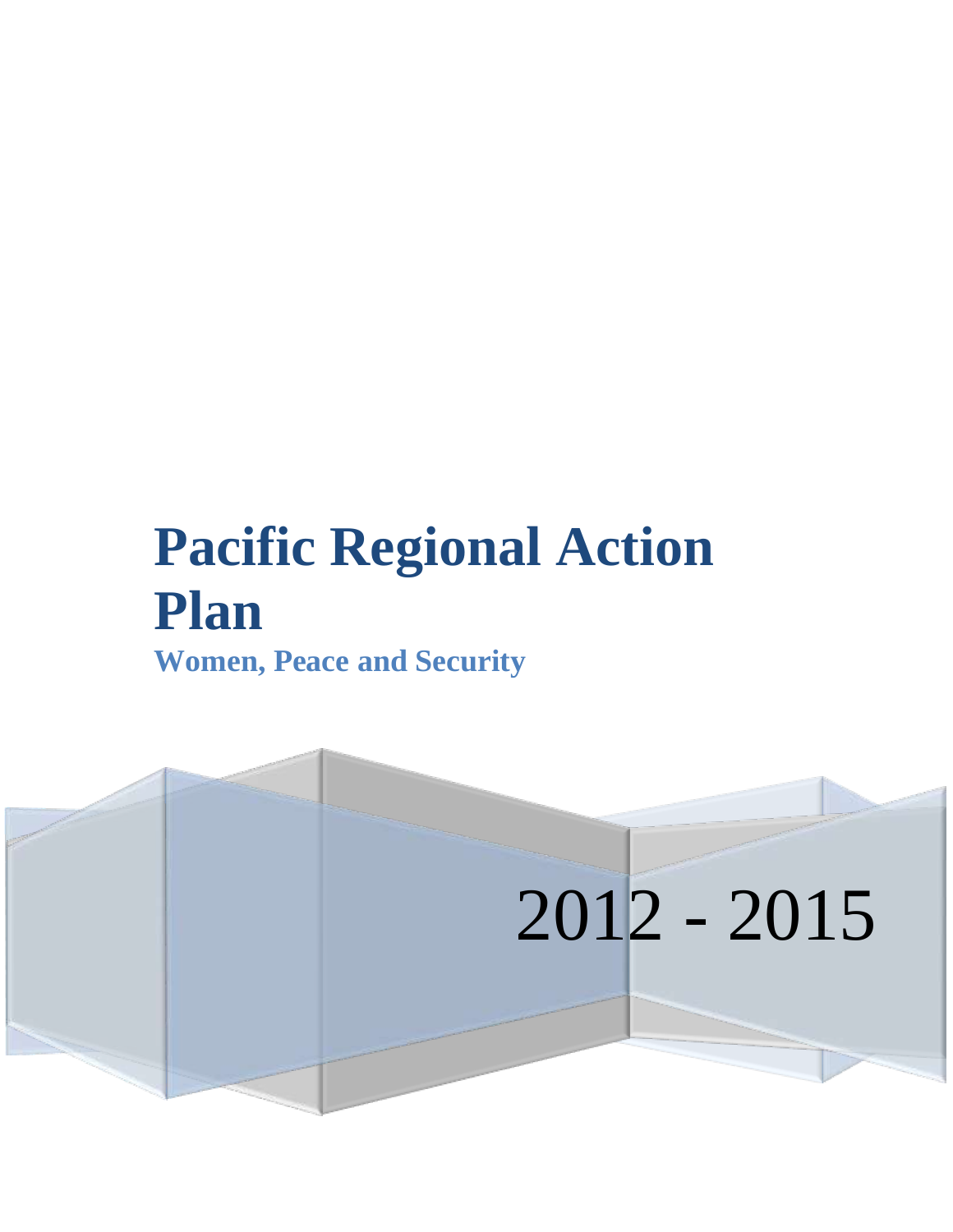# **Table of Contents**

| Purpose of the Regional Action Plan on Women, Peace and Security (2012 – 2015) 3<br>I.                                                                                           |  |
|----------------------------------------------------------------------------------------------------------------------------------------------------------------------------------|--|
| II.                                                                                                                                                                              |  |
| Ш.                                                                                                                                                                               |  |
| IV.                                                                                                                                                                              |  |
| V.                                                                                                                                                                               |  |
| Pacific Platform for Action on the Advancement of Women and Gender Equality 12                                                                                                   |  |
|                                                                                                                                                                                  |  |
|                                                                                                                                                                                  |  |
| Regional Security and Conflict Prevention Decision-Making: Forum Regional Security                                                                                               |  |
| Focus Areas of the Regional Action Plan on Women, Peace and Security 14<br>VI.                                                                                                   |  |
| Focus Area 1: Gender mainstreaming and women and young women's leadership in conflict<br>prevention and management, political decision-making and peacebuilding and peacekeeping |  |
| Focus Area 2: Gender mainstreaming and women and young women's participation in                                                                                                  |  |
| Focus Area 3: Protection of women's and girls' human rights during humanitarian crises and                                                                                       |  |
| VII.                                                                                                                                                                             |  |
| VIII.                                                                                                                                                                            |  |
|                                                                                                                                                                                  |  |
| Annex 1: Draft Outline of Terms of Reference for a Pacific Islands Forum Reference Group                                                                                         |  |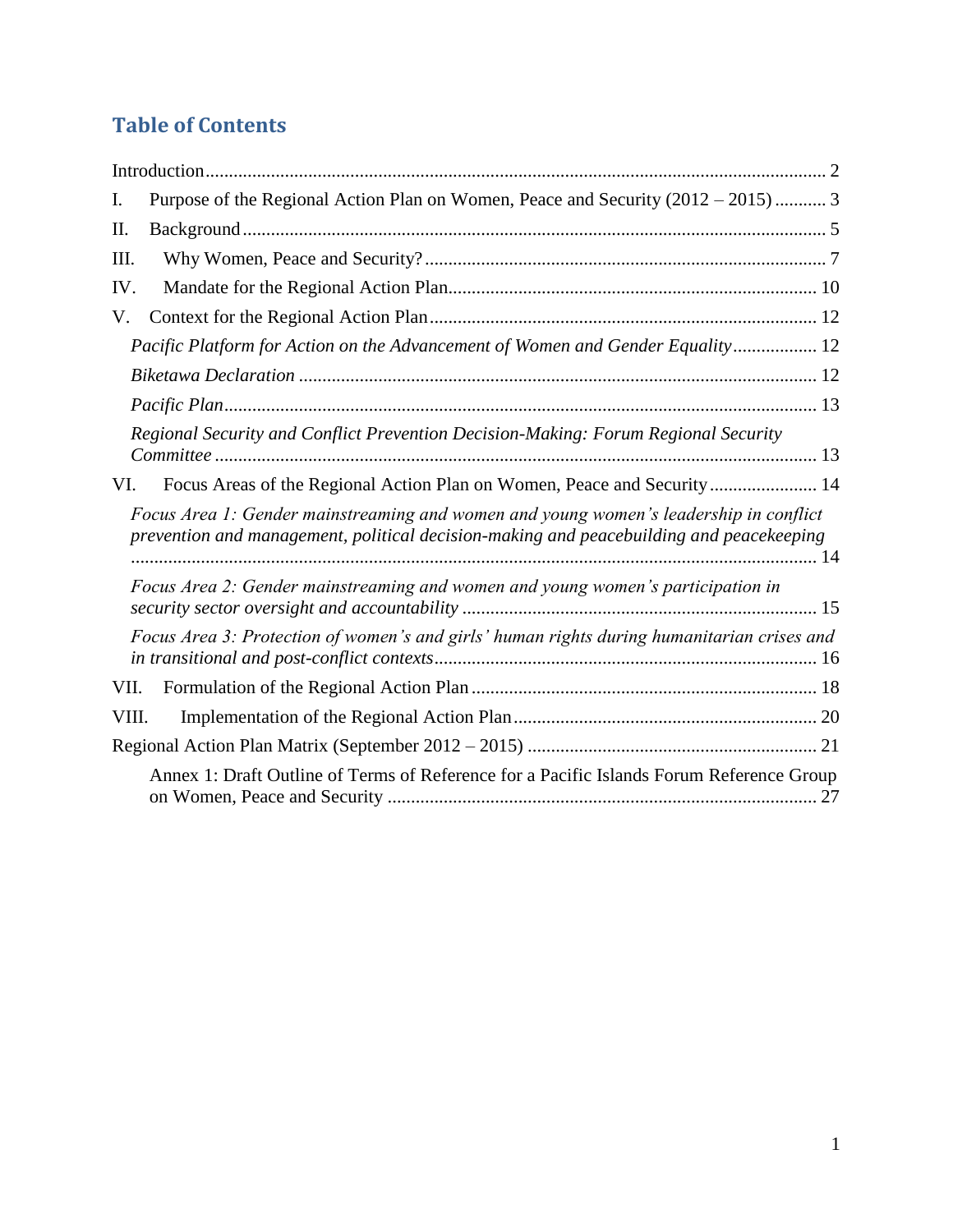# <span id="page-2-0"></span>**Introduction**

Since the unanimous adoption of UN Security Council Resolution 1325: *Women, Peace and Security*, in 2000, there have been increasing recognition in the Pacific of women and young women"s role in conflict prevention and peacebuilding and that sexual and gender-based violence is a security threat in the region. There have also been significant consultationson these areas and priorities for action have been identified.

In December 2010 as part of the  $10<sup>th</sup>$  anniversary commemoration of UNSCR 1325, a Pacific Regional Working Group on Women, Peace and Security was established with members from Forum Members, CROP and UN agencies, and civil society. In June 2011, the Forum Regional Security Committee gave the group the policy task of developing a Regional Action Plan on Women, Peace and Security. This was subsequently supported by Pacific Women"s Ministers in August of the same year.

The Regional Action Plan provides a framework at the regional level for Forum Members and Pacific Territories to enhance women and young women"s leadership in conflict prevention and peacebuilding, mainstream gender in security policy-making, and ensure women and girls" human rights are protected in humanitarian crises, transitional contexts and post-conflict situations. It also sets out a regional mechanism that will support regional and national efforts.

The Regional Action Plan sets out the following:

- Purpose of the Regional Action Plan on Women, Peace and Security and background to this initiative.
- Why women, peace and securityare important in the Pacific region?
- Mandate provided by regional organisations for the development of the Regional Action Plan.
- Situating the Regional Action Plan within the regional security, conflict prevention and gender equality architecture.
- Overview of the three strategic focus areas of the Regional Action Plan.
- How the Regional Action Plan was formulated and will be implemented.
- Regional Action Plan matrix of activities (September 2012 September 2015).
- Draft terms of reference for a regional mechanism to support implementation of the Regional Action Plan and provide technical assistance to Pacific Island Countries.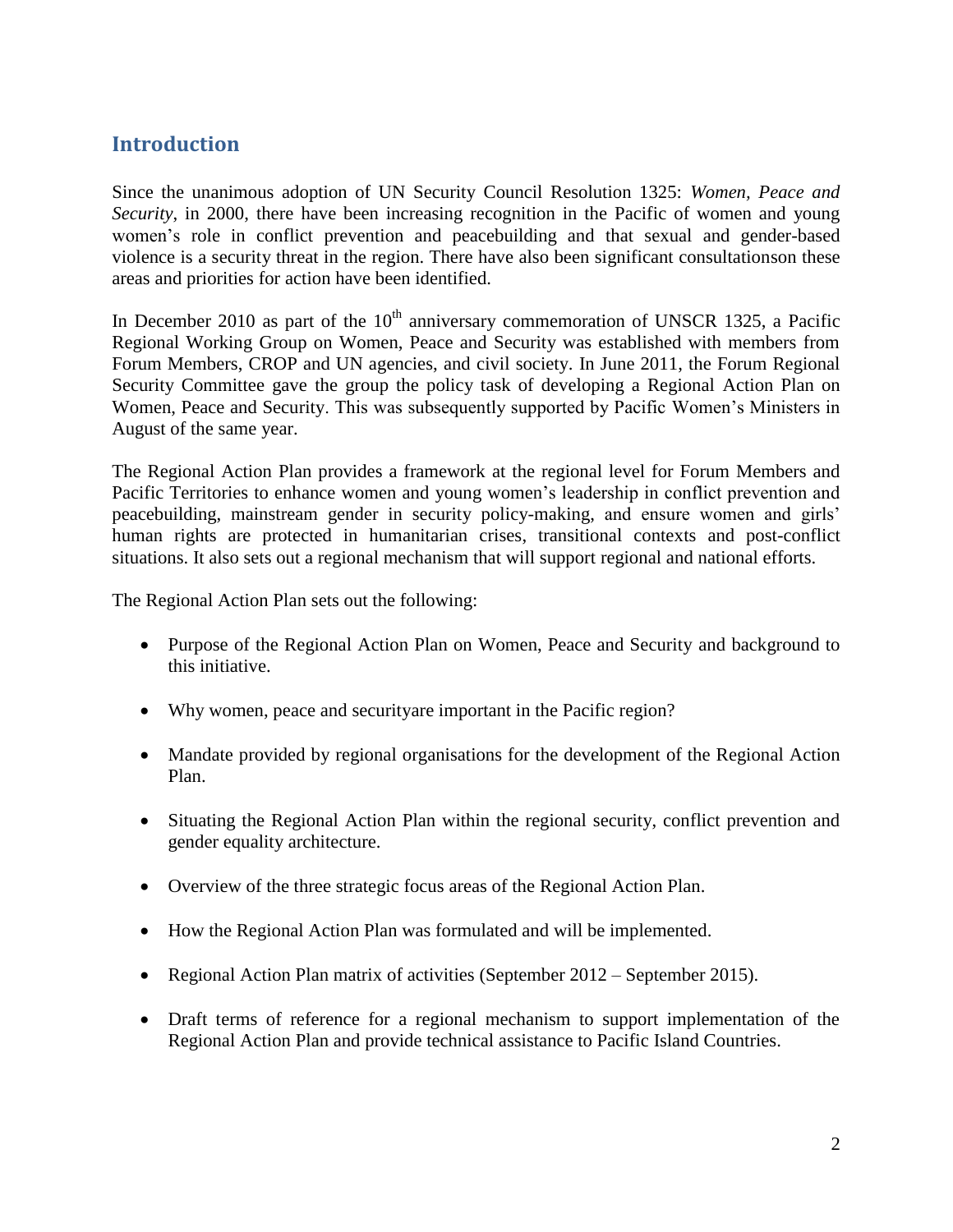# <span id="page-3-0"></span>**I. Purpose of the Regional Action Plan on Women, Peace and Security (2012 – 2015)**

The Regional Action  $Plan<sup>1</sup>$  provides a broad framework at the regional level to assist Forum Members and Pacific Territories<sup>2</sup> to accelerate implementation of existing international, regional and national commitments on women, peace and security.

Formulating the Regional Action Plan has provided an opportunity for the region to identify broad priorities, initiate strategic actions, and determine responsibilities among different actors. It also ensures that Women, Peace and Security activities are not seen as standalone efforts but rather as an integral part of regional peace and security discussions, in line with regional efforts of promoting gender equality.

The development of the Regional Action Plan has also been a substantive step towards mainstreaming gender and bringing more women and young womeninto official peace and security processes at the regional level, as well as creating a supporting mechanism for regional and national efforts on Women, Peace and Security.

The Regional Action Plan on Women, Peace and Security has the following purposes:

- Provide a regional policy and programmatic framework that compliments and supports national efforts and provides guidance to those countries that cannot afford to develop such a plan at the national level. This will also help to save scarce resources.
- Provide an enabling environment at the regional level to improve women and young women's leadership in conflict prevention and management, peacekeeping, security policy decision-making and ensure women"s and girls" human rights are protected;
- Strengthen civil society, women's groups, including young women and gender equality advocates engagement with regional security and conflict prevention policy and decisionmaking;
- Develop a partnership between government representatives from Pacific Island Countries and Territories, CROP and UN agencies and civil society, which will help to coordinate efforts and avoid duplication and overlap;
- Pool at the regional level Women, Peace and Security technical assistance, capacity development support and financial resources;
- Collect, store and share research and analysis on Women, Peace and Security that will be used to inform regional and national policy and programming efforts;
- Support reporting and monitoring of existing commitments and help to assess progress;

<sup>&</sup>lt;sup>1</sup> Relevant RAPs: EU Comprehensive Approach to the EU Implementation of UNSCRs 1325 and 1820 on Women, Peace, and Security  $\&$ Implementation of UNSCR 1325 as Reinforced by UNSCR 1820 in the Context of European Security and Defence Policy (ESDP); AU Gender Policy, released in 2009, draws upon international gender equality instruments including UNSCR 1325; SADC Protocol on Gender and Development; In December 2006, the ICGLR member states adopted the Pact on Peace, Stability, and Development in the Great Lakes Region, which integrates 1325; The Economic Commission for the Great Lakes Countries Regional Plan of Action for Implementation of 1325 in three countries and Regional Steering Committee; Mano River Union developing a RAP and; Dakar Declaration and ECOWAS Plan of Action for the Implementation of UNSCR 1325 and 1820 in West Africa.

 $2 \text{ The RAP covers all members of the Pacific Islands Forum: Australia, Cook Islands, Federated States of Micronesia, Fiji, Kiribati, Nauru, New }$ Zealand, Niue, Palau, Papua New Guinea, Republic of Marshall Islands, Samoa, Solomon Islands, Tonga, Tuvalu and Vanuatu. The RAP will also be shared with Territories covered by SPC and they will be able to draw on support offered regionally for work on Women, Peace and Security.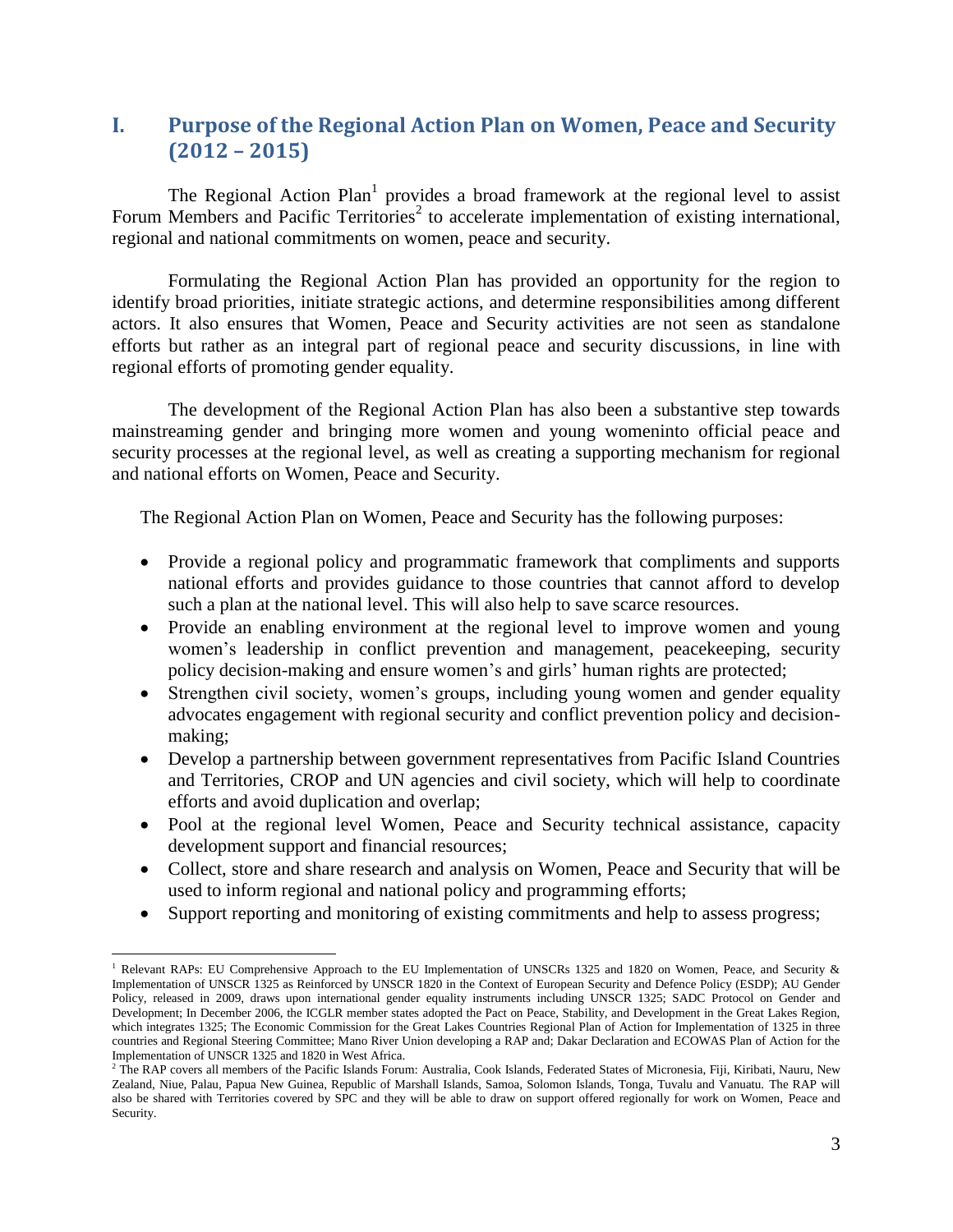Support fundraising to enhance donor commitments to the advancement of Women, Peace and Security issues in the region.

It is envisaged that through a regional approach Pacific Island Countries and Territories will be able to more easily learn from each other, draw upon civil society knowledge, and receive global support from UN Civil Society Advisory Group (CSAG) on Women, Peace and Security, the Pacific Members of the Asia-Pacific Regional Advisory Group on Women, Peace and Security and regional support from the Forum Secretariat, CROP agencies, such as Secretariat of the Pacific Community (SPC), Regional Law Enforcement Secretariats and UN agencies. Support for Women, Peace and Security has been reflected in the development of the Pacific UN Development Assistance Framework (UNDAF) 2013-2017.<sup>3</sup>

<sup>&</sup>lt;sup>3</sup> There are a number of examples of UN support to developing RAPs and NAPs on Women, Peace and Security, including: a) A regional forum on the implementation of UNSCR 1325 was initiated by UN Office for West Africa, which resulted in Dakar Declaration and ECOWAS Plan of Action for the Implementation of UNSCR 1325 and 1820 in West Africa; b) UNDP and UN Women have assisted Solomon Islands Government to develop a National Action Plan on Women, Peace and Security; c) UNFPA and UN Women have provided assistance to a number of countries, including Sierra Leone, Uganda and Nepal to develop NAPs on WPS. This is the first time that the UN will be collectively pooling its support to assist a region to implement UNSCR 1325.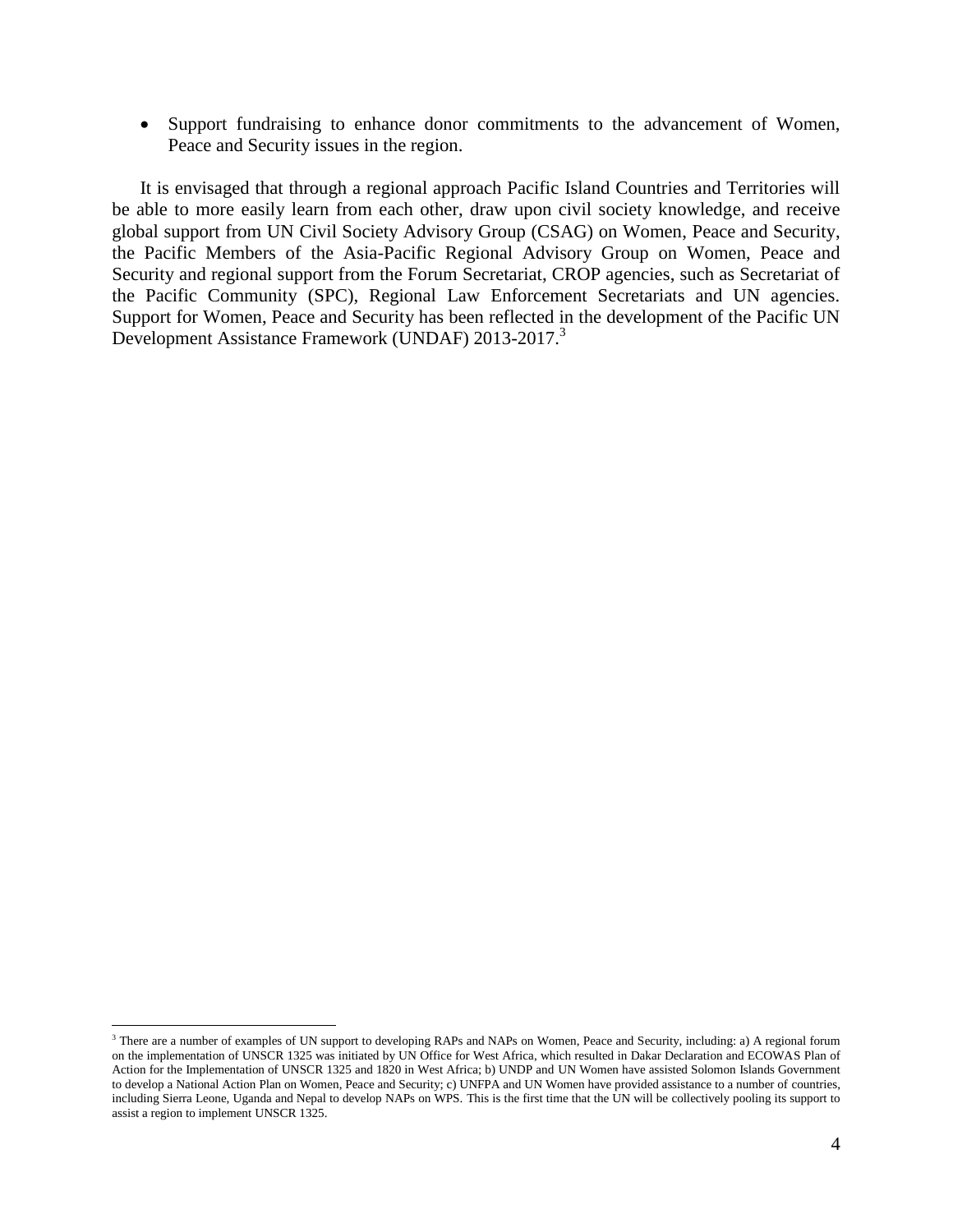# <span id="page-5-0"></span>**II. Background**

The Pacific, like other regions, is dealing with a difficult and diverse set of law enforcement, governance and security challenges. The nature of security has evolved considerably for the Pacific Islands Forum sincethe first coup in Fiji in 1987 and the civil war in Bougainville, Papua New Guinea in the 1990s. In the recent past, the region has witnessed and continues to be affected by armed conflict, civil unrest, tribal fighting, and local level conflicts over resources, increasing violent crime and political crises.

Research by the Forum Secretariat<sup>4</sup> has brought out the following issues as potential drivers of instability and insecurity that resonate across the region: economic inequalities; land management and tenure systems; weak governance capacity; unemployed and alienated youth; increasing migration from rural to urban areas and poorly planned urbanisation; and inter-group tensions and the mobilisation of grievances and (mis)perceptions.

More recently, the Forum Regional Security Committee (FRSC) has also discussed the potential that forced migration and displacement, as a result of climate change<sup>5</sup> and the issue of poor management of natural resources will have on the stability of Pacific Island Countries and Territories.<sup>6</sup> It is widely understood that climate change and natural disasters are threat multipliers that can exacerbate existing trends and tensions and result in violence and instability.<sup>7</sup> Furthermore, as has been witnessed during natural disasters and conflicts, forced displacement heavily disrupts the lives of women and their families and increases the risk of sexual and gender-based violence.

At the same time, it has been recognized by the FRSC that instability and insecurity has a differentiated impact on men, women and children and that each has unique contributions to preventing and managing conflict and sustaining peace in communities and at the national and regional level. Given the fact that women and girls' can be disproportionately affected by conflict, and can play a specific role in conflict prevention and resolution, the linkages between women and conflict also deserve special attention. It also calls for gender-specific approaches to conflict prevention initiatives where appropriate.<sup>8</sup>

Between 2006 and 2011, the Forum Secretariat has responded to Pacific Island Countries" request to broaden the concept of security in regional policy-making, to include: the importance of women"s role in conflict prevention and peacebuilding; enhancing the oversight and accountability of security institutions and; recognizing that sexual and gender-based violence (SGBV) is a security threat in the region.

In the region, there have also been notable efforts by a few Pacific Island Countries to accelerate implementation of UNSCR 1325 on Women, Peace and Security. On  $8<sup>th</sup>$  March 2012,

<sup>4</sup> See: PIFS (08) FRSC 2.2: *Human Security Framework for Conflict Prevention in the Pacific Region*

<sup>&</sup>lt;sup>5</sup> See: UN General Assembly Resolution (A/RES/63/281): Climate change and its possible security implications and 2008 and; Pacific Islands Forum Leader"s Niue Declaration on Climate Change;

<sup>6</sup> See: 2011 FRSC Outcomes Statement

<sup>7</sup> UN security Council Presidential Statement 2011/14, which articulated the concern that "adverse effects of climate change […] may aggravate certain existing threats to international peace and security and; G8 Foreign Ministers Meeting Chair"s Statement in the lead up to the May 2012 meeting of the G8, which recognized climate change as a factor in increasing global security risks.

<sup>8</sup> See: PIFS (08) FRSC 2.3: *Human Security Issues – Partnerships in Gender, Peace and Security.*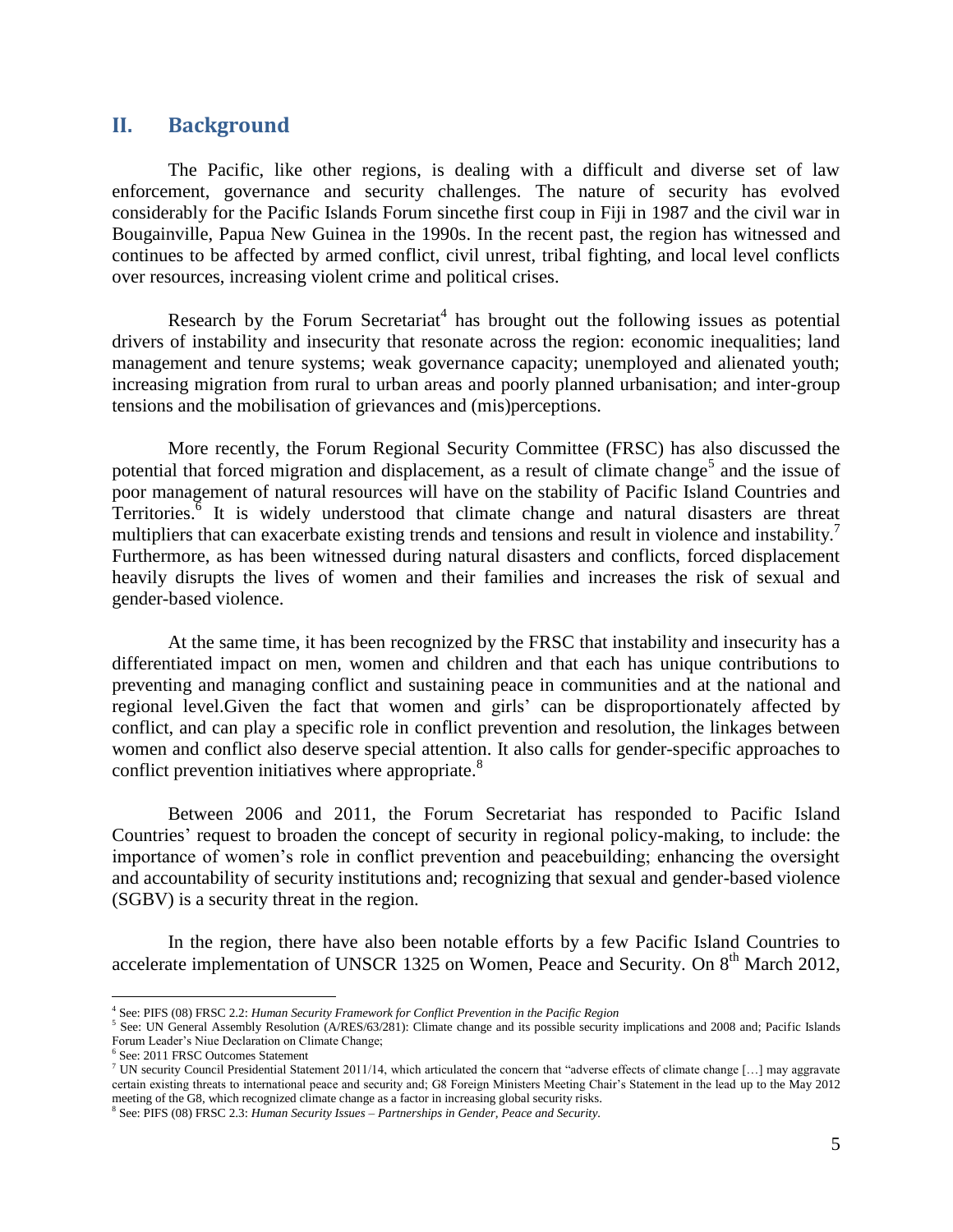Australia launched a National Action Plan on 1325 (2012 – 2018). It is expected that Solomon Islands will launch its National Action Plan on Women, Peace and Security (2012 – 2015) this year. Discussions are ongoing in the Autonomous Region of Bougainville to develop an action plan on Women, Peace and Security.

Over the last five years, there have been significant consultations on these areas at the national and regional level and key challenges, gaps and priorities have been identified, which have informed the development of this Regional Action Plan on Women, Peace and Security.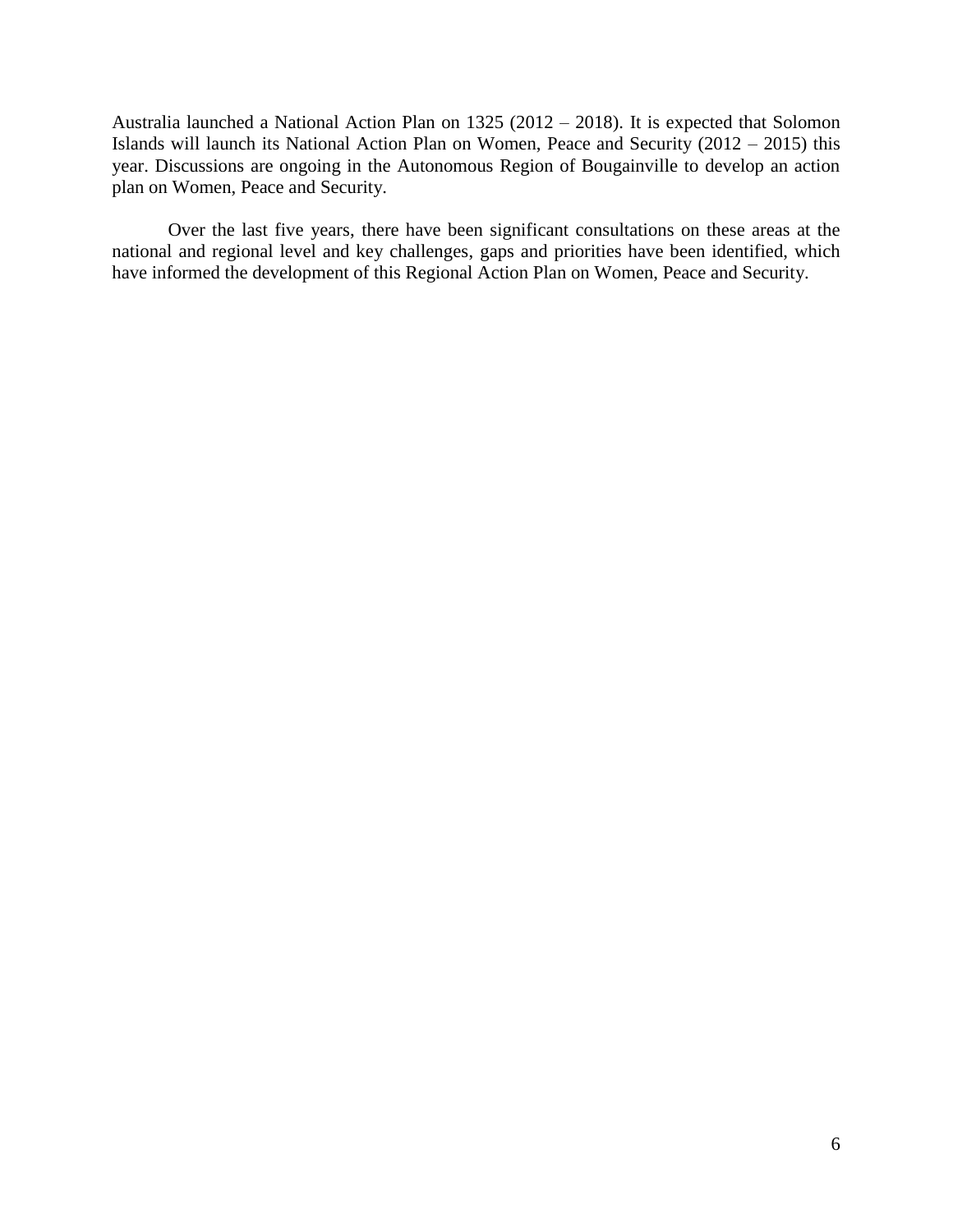#### <span id="page-7-0"></span>**III. Why Women, Peace and Security?**

Violence, instability and conflict have had devastating effects on the lives of women and girls including physically, emotionally and psychologically and in their ability to achieve their basic rights and freedoms. Women and young women have also played an important part in conflict prevention, management and recovery in the region.

Direct impacts of armed conflict in the region include death and injuries, violations of human rights and international humanitarian law including sexual and gender-based violence and forced displacement. The damage and loss of lives during conflicts seem small by global standards but have a tremendous impact on the stability of the region, which is highlighted by the estimates that 10% of the population were killed during the Bougainville Crisis and a further 60,000 people displaced. In Solomon Islands the conflict resulted in over 300 people losing their lives and some 50,000 people displaced resulting from threats, abductions and destruction of property. Conflict has also resulted in declining access to basic entitlements such as health services and education, long-term trauma and disruption, in particular to the prospects of an entire generation of youngwomen and men, loss of livelihoods and damage to the social and economic infrastructure, declining levels of investment and economic productivity resulting in contracted economic growth and severe reductions in human development indices and decreased likelihood of achieving the millennium development goals.

Hidden in statistics from conflicts, insecurity and instability in the region is the fact that women and children constitute a disproportionate number of those affected. Women and girls are also at greater risk of other threats to human security, such as sexual exploitation, disproportionate financial hardship in difficult economic times, and in some cases trafficking and prostitution. Furthermore, in times of natural disasters, which are increasing in the Pacific region, women and girls are more prone to sexual violence in the context of displacement, due to the loss of their home or traditional protection mechanisms through family/clan structures. Humanitarian crisis may increase with the rise of sea level, increased occurrences and severity of natural disasters and other impacts of climate change in Pacific Island Countries.

Harmful practices have impacted severely on the status of women and girls in the Pacific. For example, paying bride price has shifted from a traditional symbol of bonding between two clans through marriage, to a modern monetized exchange of goods of cash in payment for a woman's (girl's) services, implying a sense of ownership. The unequal status and powerrelations of women"s conditions in the Pacific is most graphically illustrated by extreme forms of sexual and gender-based violence (SGBV), with high frequencies of domestic violence, rape and sexual assault. This is highlighted by recent nationally representative data from Solomon Islands and Kiribati, which revealed prevalence rates of physical and/or sexual partner violence of 64% and 68% respectively, among ever-partnered women aged  $15 - 49$ . Similar studies have taken place in Samoa and are being conducted across the Pacific, including in Fiji, Palau, Tonga, Vanuatu, and in Papua New Guinea. This violence is a result of amongst others things of gender inequality, low status of women legally and culturally, failure of justice systems to protect

<sup>9</sup> Family Health and Safety Studies carried out by SPC, with support from UNFPA and funding by AusAID. See, [http://210.7.20.137/Pages/Talk\\_Gender.html](http://210.7.20.137/Pages/Talk_Gender.html)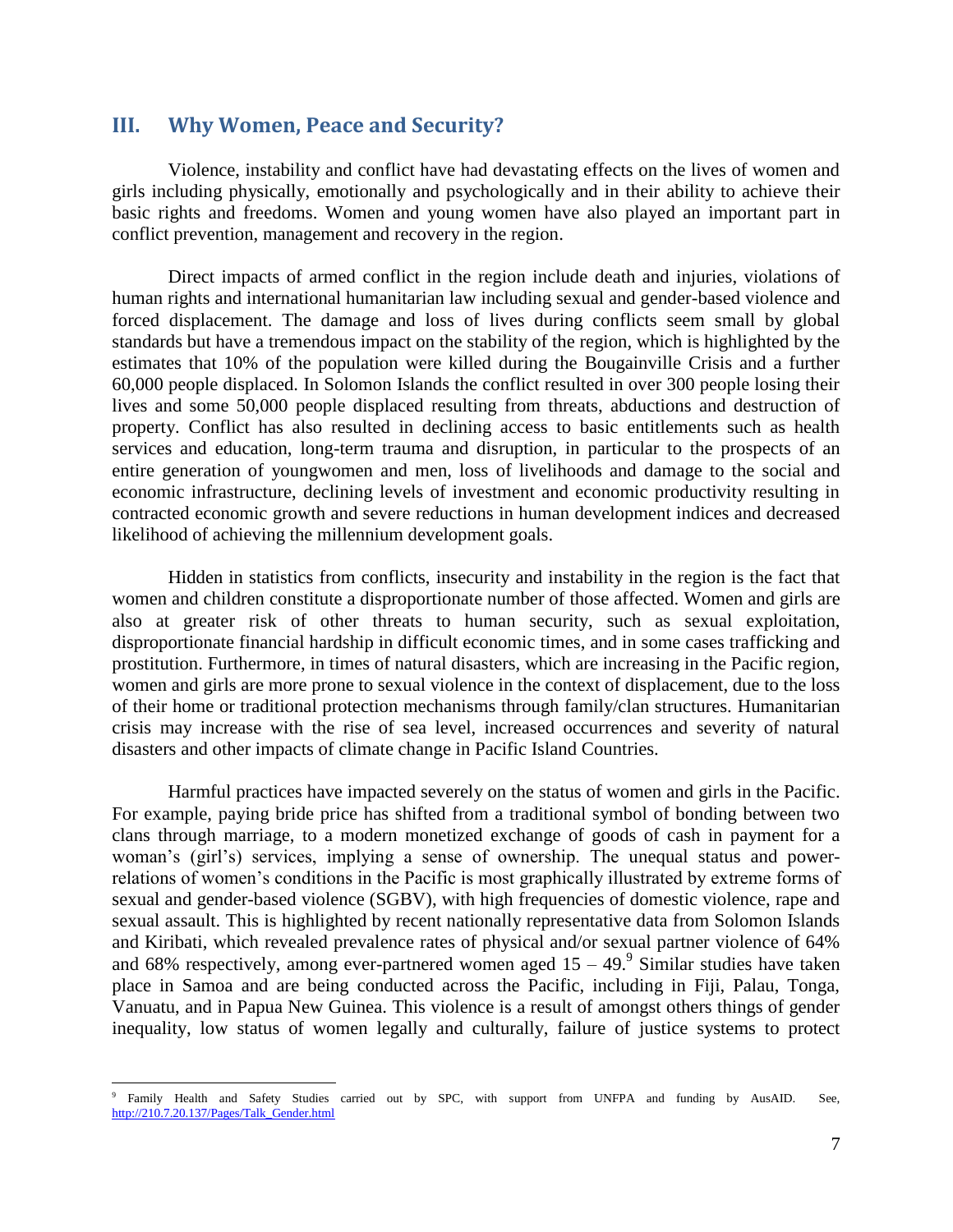women, which contributes to impunity and breakdown of law and order. High levels of violence can become normalized if they are not effectively addressed in the critical post-conflict period.

In March 2012, the Special Rapporteur on Violence Against Women, its causes and consequences, Ms. Rashida Manjoo, undertook official missions to Solomon Islands and Papua New Guinea. In both countries she called on the governments to adopt measures to prevent and reduce violence and strengthen protection mechanisms. In Solomon Islands, Ms. Manjoo noted the process of healing and reconciliation still ongoing after the tensions between 1998 and 2003 and the legacy of the crimes committed against women and girls during the tensions. She was informed that the final report of the Truth and Reconciliation Commission includes a specific chapter on women and encouraged government to thoroughly and publicly discuss the TRC findings and recommendations, especially with women"s groups. She also noted positive steps to promote women"s rights and develop policies to eliminate violence against women, including developing a National Action Plan on Women, Peace and Security. In Papua New Guinea, Ms. Manjoo noted violence against women is pervasive and that women are disproportionally affected by accusations of sorcery/witchcraft. Positive steps were acknowledged including, PNG"s participation in Universal Periodic Review (UPR) process and development of gender policies. The Special Rapporteur"s findings will be presented to the Human Rights Council in June 2013.

Another visible manifestation of gender equality in the Pacific region is that it has the lowest proportion of women in national legislatures of any region of the world, with only about3.4%. In the region, Niue is only one of two Forum Member Countries to achieve above 20% of women's representation in parliament without the introduction of any special measures.<sup>10</sup> Given this situation in recent years the issue of promoting more women in legislatures using Temporary Special Measures (TSM) such as reserved seats or political party quotas has gained increasing attention amongst policy-makers and civil society. Article 4 of CEDAW, which has been ratified by all Forum Island Countries, expect for Tonga and Palau, recognises that sometimes governments need to implement affirmative action initiatives or "Temporary Special Measures" to advance gender equality. Tonga has expressed interest in ratifying CEDAW with a number of reservations. Palau is currently undertaking a comprehensive legislative review, including of human rights conventions, such as CEDAW. The revised Pacific Platform for Action 2005 – 2015 also recommends that governments "take affirmative action in policies and practices that enhance gender parity in political representation. In 2005, the Autonomous Region of Bougainville, Papua New Guinea held its first elections under a new constitution, which reserved three seats for women. The constitution also requires that at least one woman be appointed to cabinet.<sup>11</sup> However, at the same time in both the 2005 and more recent election in 2010, no women were elected to open seats. In addition, in 2010 seven Small Island States through PIFSdeveloped national and a sub-regional action plan on increasing women"s representation in decision making processes.Discussions on TSM are ongoing in Fiji, Papua New Guinea, Solomon Islands and Federated States of Micronesia, and a Bill has been tabled in Samoa to reserve ten seats for women.The post-conflict period often opens new opportunities for

<sup>&</sup>lt;sup>10</sup> Secretariat of the Pacific Community (SPC), (2010) Beijing +15 Report – region is this sentence refers to all the Forum Island countries. <sup>11</sup> Shanahan, T; Cole, E & Fluri, P (2010) *Enhancing Security Sector Governance in the Pacific Region: A Strategic Framework*, UNDP and PIFS: Suva, Fiji Islands, P. 86 – 88.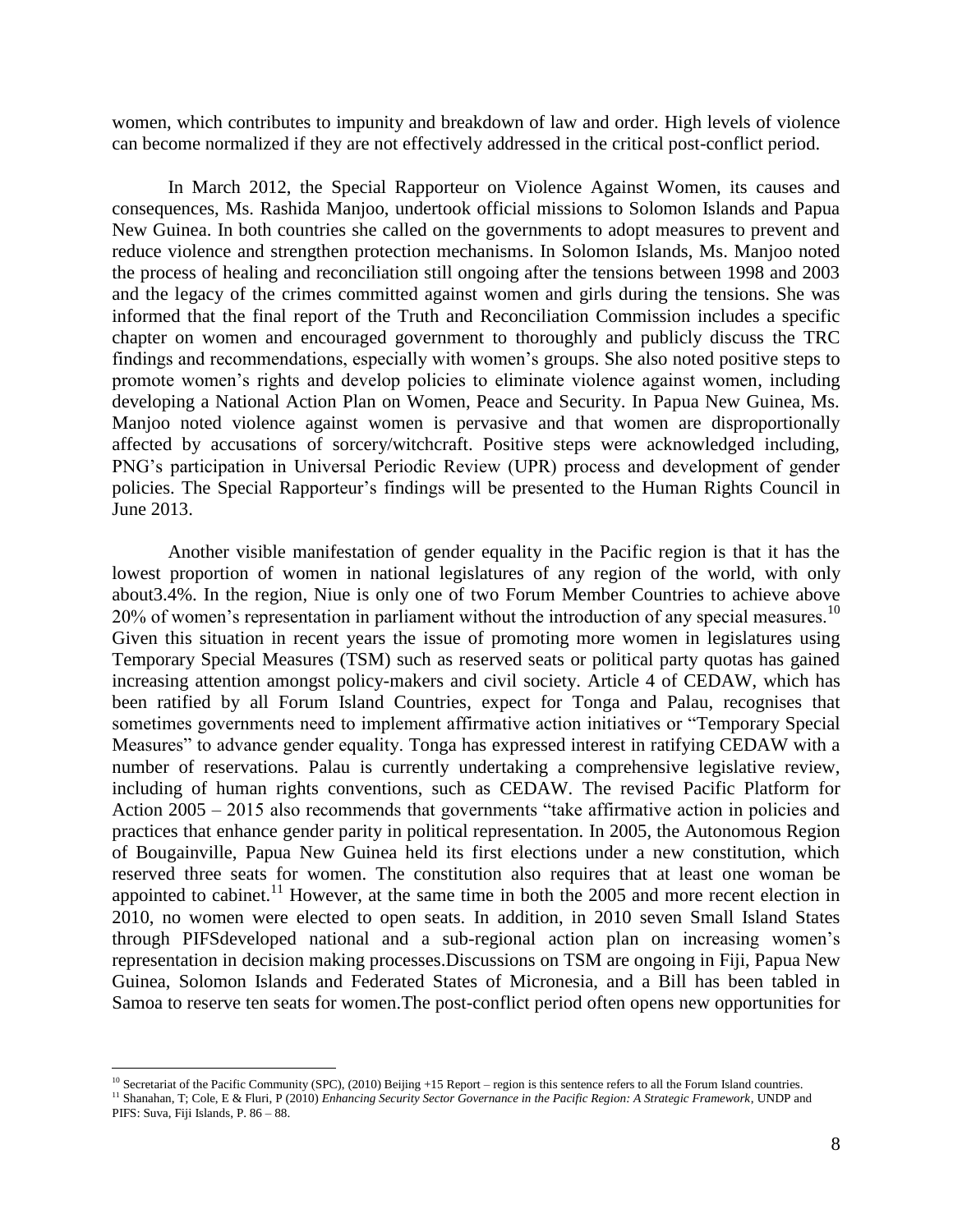women to play a critical role in reconstruction and to take on political roles that reflect the important leadership roles they play in families and communities during a crisis.

Youth make up at least 20 percent of the population of the Pacific and even greater percentage in urban areas in all sub-regions. There are only limited opportunities for young women to participate in national and regional decision-making; this is particularly pronounced in the areas of peace and security.<sup>12</sup> Empowering young people, including young women, to engage in political life and peace and security decision-making is central to strengthening democracy and stability in the region. In 2011, a Pacific Young Women"s Alliance was established and is guided by the Pacific Young Women"s Leadership strategy, which priorities work to support young women as leaders and active citizens with the capacity to influence the development of their communities, nations, and entire region. The second pillar of the strategy is to secure women"s equal participation in achieving peace and security.

In many violent situations in the Pacific region, women and women"s organisations have demonstrated their capacity to contribute to solutions, whether as mediators or as part of groups working to improve conditions in local communities, or as providers of safe havens for women and children affected by violence and demanding accountability and respect for human rights.<sup>13</sup> Women have generally been the first to actively work across ethnic divides at considerable personal and organizational risk. For example women have: organised peace vigils, rallies and silent marches, as well as dialogue; held negotiations across crocodile infested rivers with armed combatants; developed peace education methods; encouraged voting through advocacy, awareness raising and education; mediated community disputes; supported soldiers returning from peacekeeping operations; provided technical inputs into defence reviews and national security policy development and; have lead significant efforts across the region to prevent and respond to sexual and gender-based violence. These are only a few examples of responses to conflict or perceived threats to human security that women leaders and women"s organizations have developed and sustained over the years.

Despite women and young women"s productive efforts in Pacific Island Countriesand Territories their participation in formal conflict prevention and management and post-conflict recovery efforts, as well as oversight and accountability mechanisms for the security sector is still not fully realized. Women still struggle to be heard at the negotiating table in leadership roles and are not given sufficient recognition and resources to do their work. This is symptomatic of a broader problem in the region related to women"s absence from political decision-making at all levels of society and continued high levels of SGBV.

If women and young women"s contributions are recognized, sustained, strengthened and expanded, they can make a significant impact in realizing the Leaders' vision of a prosperous, stable and peaceful Pacific region and ensure conflict is avoided and peace is sustained.

<sup>&</sup>lt;sup>12</sup> Noble, C; Pereira, N and Saune, N (2011) *Urban Youth in the Pacific: Increasing Resilience and Reducing Risk for Involvement in Crime and Violence*, Suva, Fiji Islands: UNDP Pacific Centre and PIFS.

<sup>&</sup>lt;sup>13</sup> See: PIFS (2006) *Regional Workshop on Gender, Conflict, Peace and Security Final Outcomes Statement*, 15-17 June, 2006; UNDP (2007), *Human Security in the Pacific Region: Consultation Proceedings*, 24 April – 03 May 2007; PIFS (08) FRSC 2.3: *Human Security Issues – Partnerships in Gender, Peace and Security*; FemLINKPACIFIC (2008) *Women, Peace and Security – Policy Responses and Solutions for our Pacific Region*; Shanahan, T; Cole, E & Fluri, P (2010) *Enhancing Security Sector Governance in the Pacific Region: A Strategic Framework*, UNDP and PIFS: Suva, Fiji Islands and; Porter, E; Mundkur, A & Every, D (2011) *Women, Peace and Security in Partner Countries: Analysis of the Impact of UNSCR 1325*, Policy Brief written for AusAID.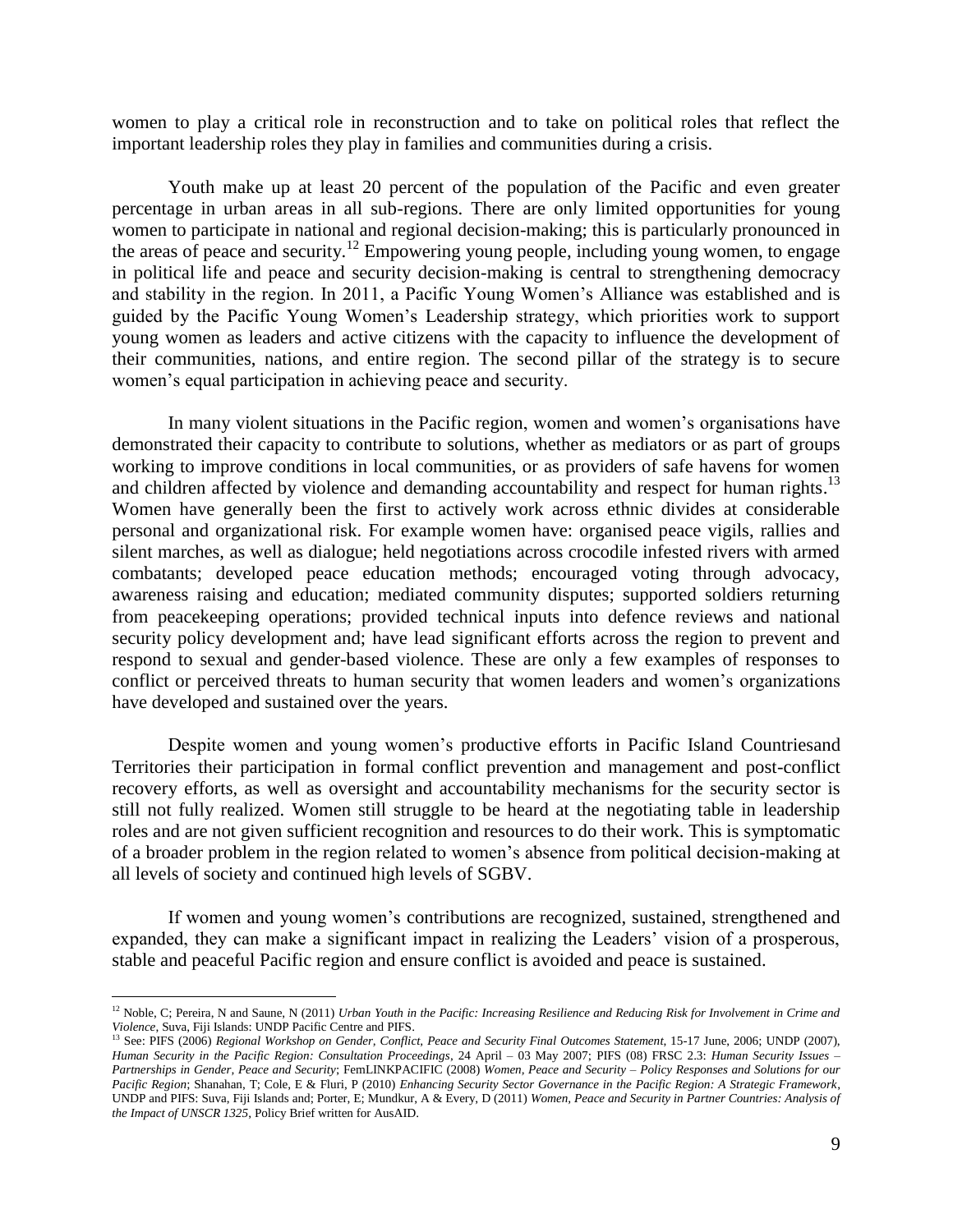## <span id="page-10-0"></span>**IV. Mandate for the Regional Action Plan**

The mandate for the Regional Action Plan on Women, Peace and Security emanates from the Forum Regional Security Committee discussions in 2010 and 2011 and Pacific Women"s Triennial Conference in 2010.

In 2010, the FRSC welcomed UN taking the lead on Women, Peace and Security and convening a regional process with support from SPC and FemLINKPACIFIC. This proposal was supported in the outcome statement of 11<sup>th</sup> Pacific Women's Triennial Conference convened by SPC in 2010, which specifically called for the development of a Regional Action Plan (RAP) on Women, Peace and Security.

At the 2011 meeting the FRSC "welcomed the establishment of the Pacific Regional Working Group on Women, Peace and Security, recognizing the importance of UN Security Council Resolutions 1325 and 1820 in addressing the key role women play across the entire scope of peace and security activity, and encouraged the Secretariat to continue to work in support of the Group. The Committee also welcomed the report of the Regional Working Group on Women, Peace and Security, recognizing the importance of women"s participation in conflict prevention, conflict management and peace building. The Committee supported the preparation of a Regional Action Plan on Women, Peace and Security and undertook to consider at the 2012 FRSC Meeting how this might be best taken forward for the consideration of Forum leaders."

The FRSC mandate also builds on the following international and regional commitments and outcomes from relevant conferences:

- International commitments and obligations, such as: UN Security Council Resolutions  $1325^{14}$ , 1820, 1888, 1889 and 1960<sup>15</sup>; Convention on the Elimination of Discrimination Against Women (CEDAW); Convention on the Rights of the Child (CRC); Beijing Platform for Action; Commonwealth Women Affairs Ministers Meeting Commonwealth Plan of Action for Gender Equality (WAMM – CPoA / 2005 – 2015) and; UN Secretary General's Seven Point Action Plan on Women's Participation in Peacebuilding<sup>16</sup>;
- Recommendations from the Secretariat hosted Gender, Conflict, Peace and Security Regional Workshop in 2006. The conference expressed the need to support women"s participation in all aspects of conflict prevention, peace negotiations and post-conflict recovery in the region. It was the first time that women were able to formally engage with Forum officials on security issues;

<sup>&</sup>lt;sup>14</sup> On 31<sup>st</sup> October 2000, the United Nations Security Council unanimously passed Resolution 1325 (S/RES/1325). The resolution was *automatically adopted by member states of the United Nations and implementation is mandated by Article 25 of the UN Charter. It was the first resolution ever passed by the Security Council that specifically addresses the impact of war on women and girls, and women's contributions to conflict prevention and sustainable peace.* It was a watershed, because it demonstrated what is possible when the UN, member states and women's civil society collaborate. The resolution signaled a shift in the role of women from victimhood to critical change agents in conflict prevention and management and peace building. This happened because it not only focused on the protection of women in crisis situations, but also called for the full and equal participation of women in conflict prevention, resolution and peacebuilding; the mainstreaming of gender equality in peacekeeping missions; and called for the UN to appoint women into strategic positions related to peace and security.

<sup>&</sup>lt;sup>15</sup> Evenin Member countries that have not experienced recent violent conflict, UN Security Council Resolutions 1325, 1820, 1888, 1889 and 1960, provide a useful framework of ensuring due consideration is given to gender dimensions of peace, security and stability, and in regard to the pervasive nature of violence against women, girls and boys in the region.

<sup>&</sup>lt;sup>16</sup> See: [www.un.org/en/peacebuilding/pbso/pdf/seven\\_point\\_action\\_plan..pdf](http://www.un.org/en/peacebuilding/pbso/pdf/seven_point_action_plan..pdf)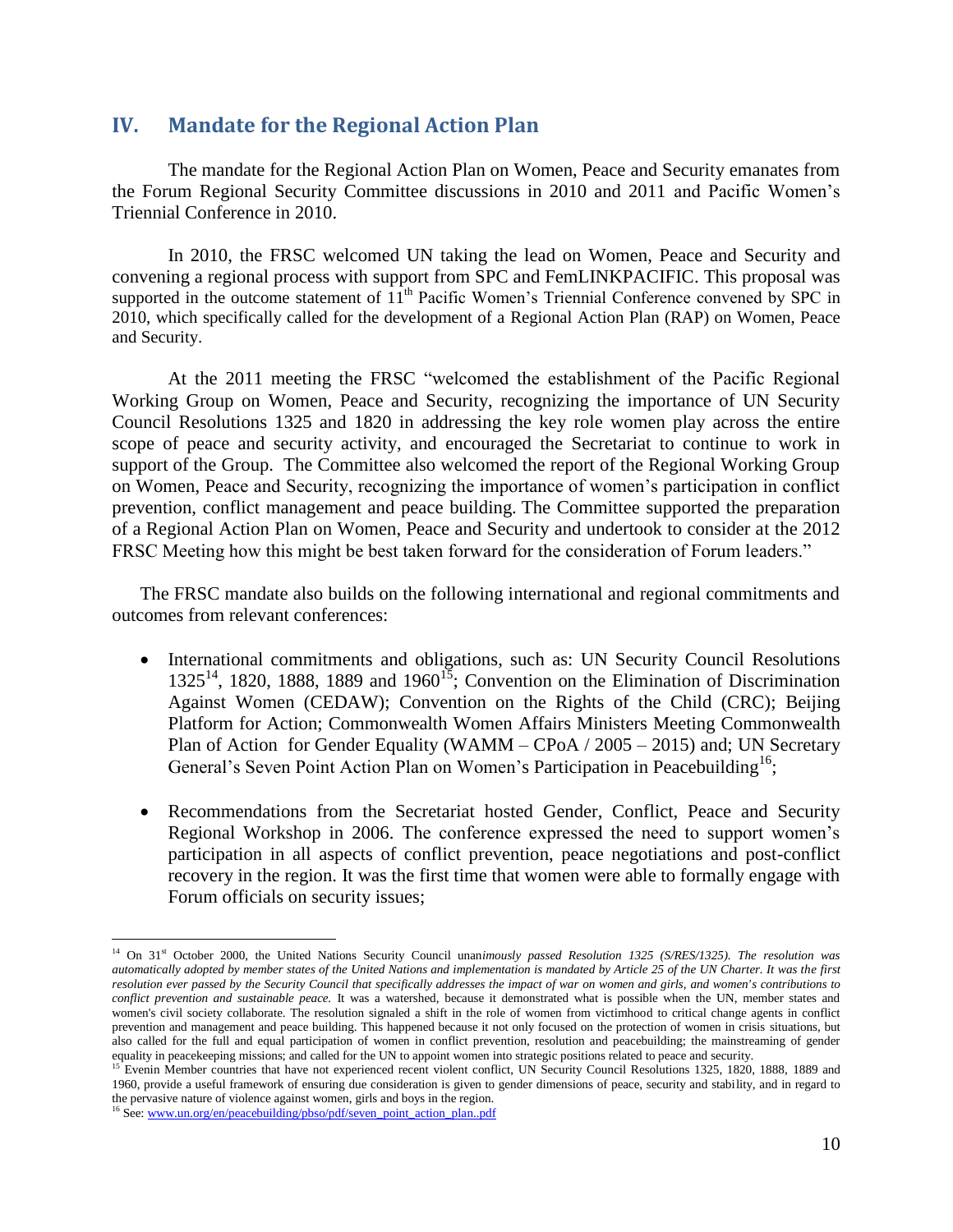- Recommendations from the UNDP, PIFS, University of South Pacific and FemLINKPACIFIC organised human security consultations with government, women's groups and civil society that took place in 2007;
- Recommendations from UNDP and PIFS Regional Ministerial Conference on Security Sector Governance held in Tonga in 2009, which included representatives from Fiji, Papua New Guinea, Solomon Islands, Tonga and Vanuatu;
- Regional commitments, such as: Pacific Platform for Action for the Advancement of Women 2005 – 2015; Pacific Small Island Developing States statements at the UN Security Council Open Debate on UNSCR 1325; Pacific Women's Ministers meeting in 2011 and; Pacific Young Women"s Leadership Strategy 2011 – 2014.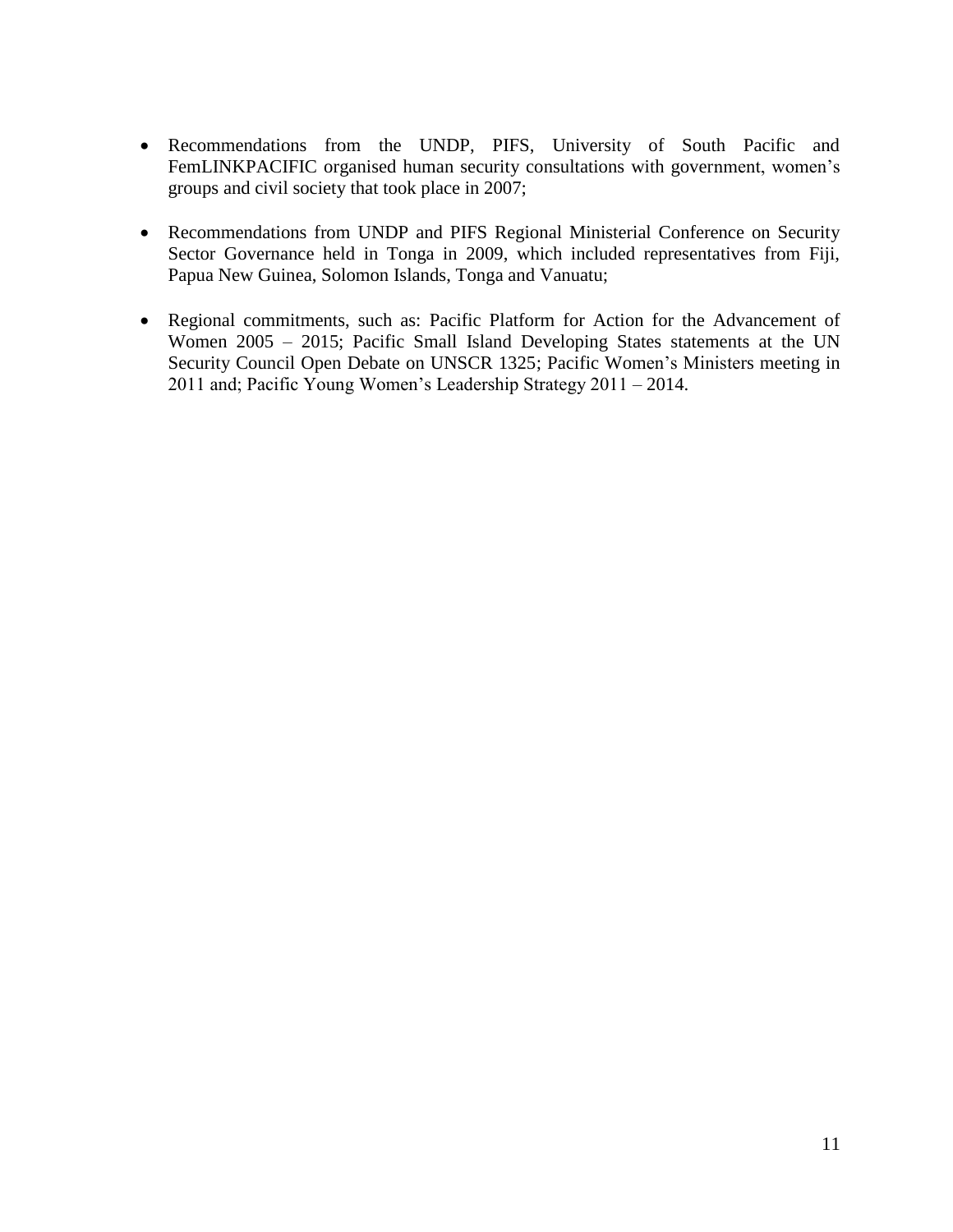# <span id="page-12-0"></span>**V. Context for the Regional Action Plan**

The Regional Action Plan is situated in the context of the implementation of Pacific Platform of Action for Gender Equality, Biketawa Declaration and Pacific Plan, and supporting the Forum Regional Security Committee to ensure gender is mainstreamed in regional policymaking on security and conflict prevention issues.

#### <span id="page-12-1"></span>*Pacific Platform for Action on the Advancement of Women and Gender Equality*

At the  $9<sup>th</sup>$  Triennial Conference of Pacific Women in 2004, ministers, government officials and civil society representatives recognized peace and security as critical issues and added it to the Pacific Platform of Action on the Advancement of Women and Gender Equality 2005 – 2015. The conference called on governments to: "implement UN Security Council Resolution 1325 which provides a comprehensive framework for the promotion and support of the protection of women and their role in peacebuilding at all levels of our society right from the family unit; recognise and enhance women's inclusion in early warning systems, conflict prevention and peace processes and negotiations and post-conflict reconstruction; make use of regional and international organisations to conduct gender sensitivity training for peacekeepers so as to ensure they are sensitive to issues on the ground; utilize the provisions under the Biketawa Declaration to proactively monitor national security situations with the view to averting potential conflicts and resolving possible conflicts by peaceful means."<sup>17</sup>

#### <span id="page-12-2"></span>*Biketawa Declaration*

 $\overline{a}$ 

In 2000, due to the double shock of coups in Fiji and Solomon Islands, Leaders" adopted the Biketawa Declaration.*<sup>18</sup>* The declaration sets the framework for regional conflict prevention and management of political crises. It also recognized the essential role of full participation of all citizens, without discrimination.One of the guiding principles of the Declaration recognises "*the importance of averting the causes of conflict*...', and the declaration directs that the action to be taken in times of crisis: …*mustconstructively address difficult and sensitive issues underlying causes of tensions and conflict, explicitly raising long-standing and difficult issues, ethnic tensions, socio-economic disparities, lack of good governance, land disputes and erosion of cultural values*. <sup>19</sup> The Biketawa Declaration also for the first time allowed the Secretary-General of the Forum Secretariat to act in a "good offices" capacity to address developing security crises and laid out a range of tools. These included statements by Pacific Islands Forum Members, the creation of ministerial action groups, fact-finding missions, the use of eminent persons, thirdparty mediation, convening of special leaders or ministerial-level meetings, and support for

<sup>19</sup> Pacific Islands Forum (2000), *Biketawa Declaration*. See:

[http://www.forumsec.org.fj/\\_resources/article/files/Biketawa%20Declaration,%2028%20October%202000.pdf>](http://www.forumsec.org.fj/_resources/article/files/Biketawa%20Declaration,%2028%20October%202000.pdf).

<sup>17</sup> SPC (2004) *A Revised Pacific Platform for Action on Advancement of Women and Gender Equality – A Regional Charter, 2005 – 2015;*  Proceedings of the 9<sup>th</sup> Triennial Conference of Pacific Women, 16-19 August 2004 and 2<sup>nd</sup> Pacific Ministerial Meeting on Women, 19-20 August 2004.

<sup>&</sup>lt;sup>18</sup> There are other security declarations. See: *Honiara (1992):* recognized that an adverse law enforcement environment could threaten the sovereignty, security and economic integrity of Forum members and jeopardize economic and social development; *Aitutaki Declaration (1997)*: Leaders" agreed to a number of principles governing security cooperation in the region; *Nadi Framework Initiative (2000)*: provided a legal framework for a common approach to weapons control in the region and; *Nasonini* (2002): adopted as a response to the September 11<sup>th</sup> terrorist attacks on the United States. It recognized the need for immediate and sustained regional action in response to security threats, including counterterrorism.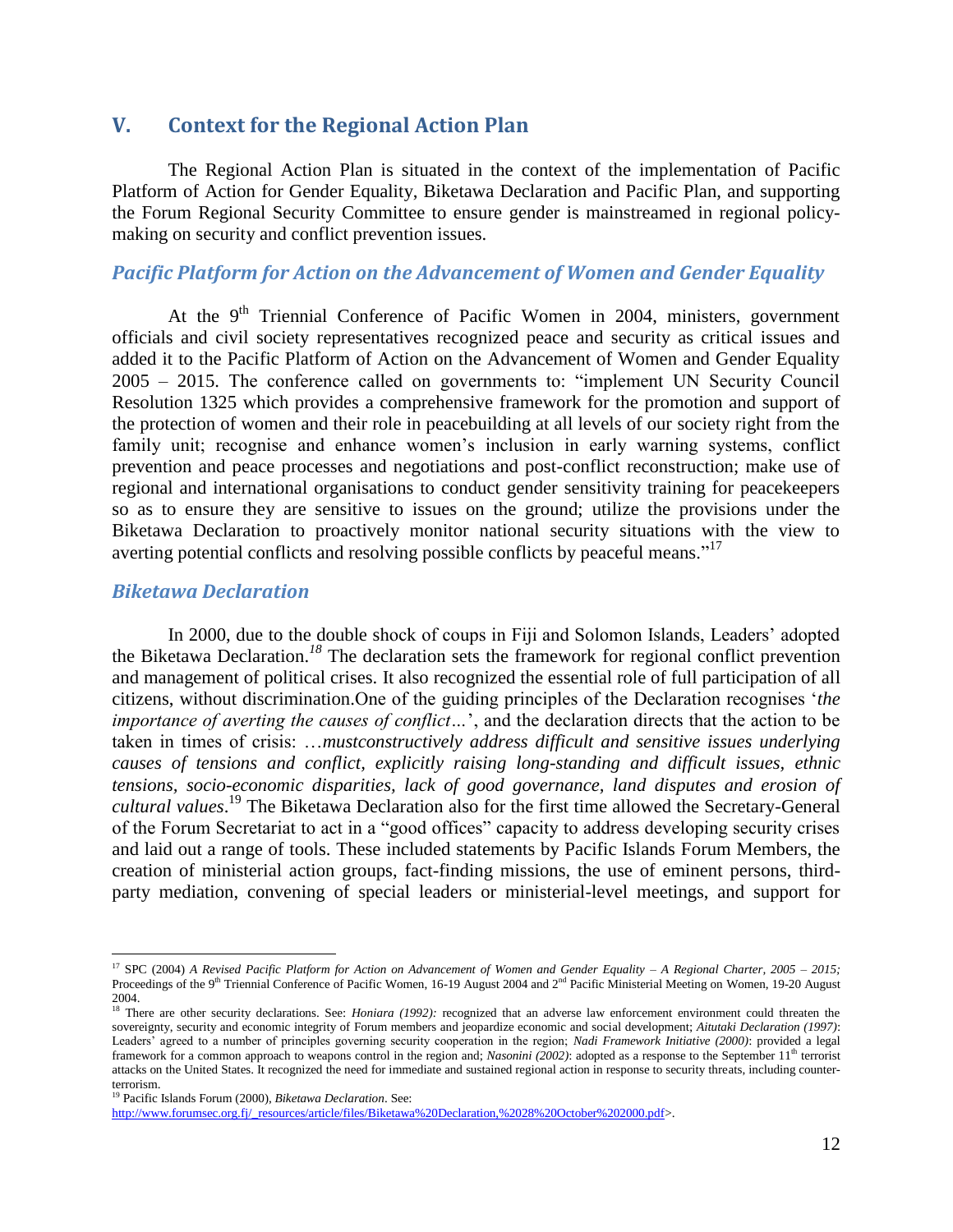institutions and mechanisms which could assist a resolution.<sup>20</sup> The declaration also commits Forum Members to some key fundamental values including, among others, the importance of averting the causes of conflict, upholding democratic processes and the rule of law, and commitment to good governance, including transparency and accountability. The Biketawa Declaration has been used for a number of actions in Solomon Islands, Fiji and Nauru.

#### <span id="page-13-0"></span>*Pacific Plan*

 $\overline{a}$ 

There are a number of common challenges that require collective action at the regional level. This is most clearly articulated in the Pacific Plan, which Leaders' adopted in 2005, which has a broad definition of security, including a focus on human security as one of four priority goals for the region, and a crosscutting strategic objectives to improve gender equality and enhance involvement of youth.

# <span id="page-13-1"></span>*Regional Security and Conflict Prevention Decision-Making: Forum Regional Security Committee*

The region has a relatively well developed architecture for regional cooperation and integration on security issues. The annual meeting of the FRSC is the principal gathering for setting the regional security agenda and identifying priorities for enhancing the capacity of Members to respond to internal and external security threats. The annual meeting draws together representatives from Member countries, representatives of all the Regional Law Enforcement Secretariats such as Oceanic Customs Organisation (OCO), Pacific Immigration Directors Conference (PIDC), Pacific Islands Law Officers Network (PILONP) and Pacific Islands Chiefs of Police (PICP), as well as representatives of other CROP agencies such as SPREP, SPC and Forum Fisheries Agency (FFA). The FRSC traditionally meets in early June of each year and prepares recommendations for the annual Forum Officials Committee Meeting.

<sup>&</sup>lt;sup>20"</sup>*Forum Leaders recognised the need in time of crisis or in response to members' request for assistance, for action to be taken on the basis of all members of the Forum being part of the Pacific Islands extended family."*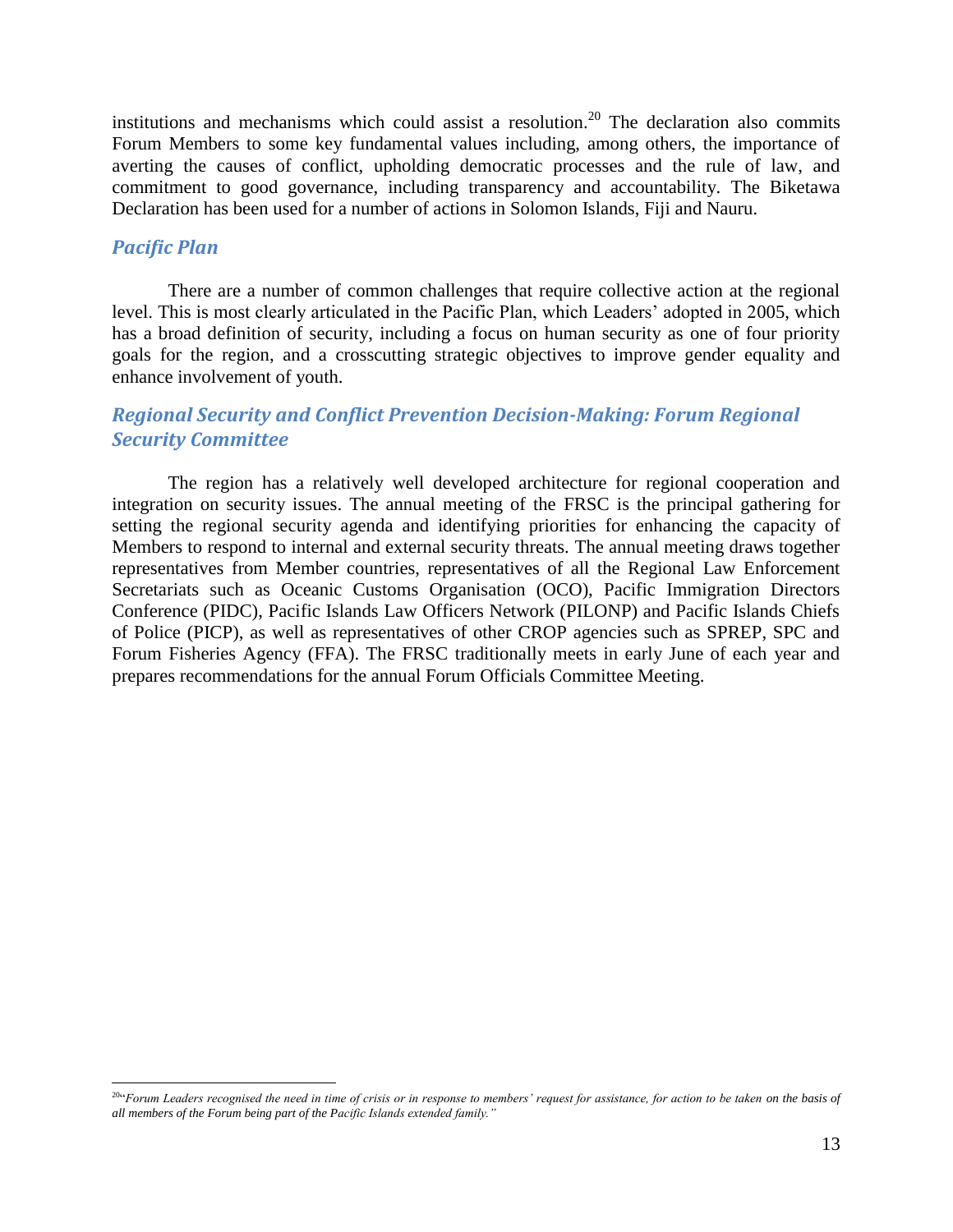# <span id="page-14-0"></span>**VI. Focus Areas of the Regional Action Plan on Women, Peace and Security**

Global experience of developing National and Regional Action Plans on Women, Peace and Security has resulted in four core goals for advancing implementation of UNSCR 1325: i) **Prevention:** Prevention of conflict and all forms of violence against women and girls in conflict and post-conflict situations; ii) *Participation*: women participate equally with men and gender equality is promoted in peace and security decision-making processes at local, national, regional and international levels and; iii) **Protection**: Women's and girls' rights are protected and promoted in conflict-affected situations and; iv) *Relief and Recovery*: highlighting the need to meet women and girls specific relief needs and to ensure that women's capacities to act as agents in relief and recovery are reinforced in humanitarian crises and conflict and post-conflict situations.

This Regional Action Plan is broad-based to the extent that it focuses on conflict/postconflict, transitional contexts and humanitarian settings. This is based on practice that humanitarian, peacebuilding and conflict prevention scenarios and responses are inter-linked. The RAP also focuses efforts on preventing conflict not just responding once violence erupts and governance systems are disrupted.

It is worth noting that there are significant efforts underway in the region to ensure women are protected from gender and sexual-based violence and that women and girl"s relief and recovery needs are met following natural disasters and other humanitarian crises, and as such the focus in the Regional Action Plan on those areas is limited only to where added value is discernible from a women, peace and security perspective.

On the basis of consultations, existing commitments and activities in the above areas, the Regional Action Plan on Women, Peace and Security for the Pacific will focus on three strategic pillars: i) gender mainstreaming and women"s leadership in conflict prevention and management, political decision-making and peacebuilding and peacekeeping; ii) gender mainstreaming and women"s participation in security sector oversight and accountability and; iii) protection of women"s human rights in transitional and post-conflict contexts.

# <span id="page-14-1"></span>*Focus Area 1: Gender mainstreaming and women and young women's leadership in conflict prevention and management, political decision-making and peacebuilding and peacekeeping*

Since 1992, women have represented fewer than three percent of mediators and eight percent of negotiators to major peace processes, numbers that have not markedly improved since the passage of UNSCR 1325 in 2000. In other regions, it has been shown that when women are included as meaningful participants and given leadership roles, they enhance the scope of peace agreements to include broader societal and development priorities and needs, which are vital to ensuring lasting peace and security.<sup>21</sup>

<sup>&</sup>lt;sup>21</sup> See: United States National Action Plan on Women, Peace and Security, December 2011.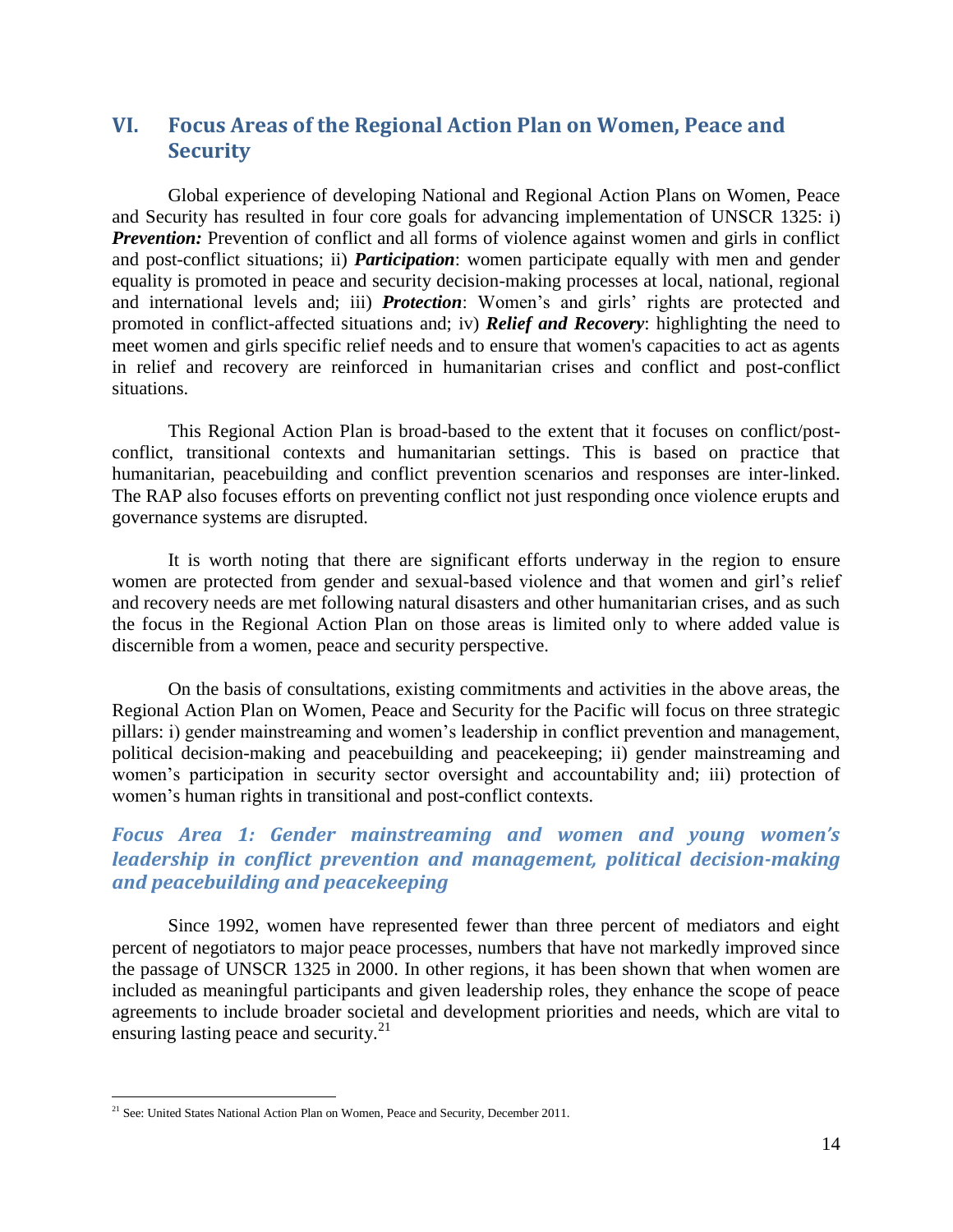In the Pacific region, women and young women play an important role in brokering peace because they help to foster and maintain confidence and trust among the people and are able to address issues of concern to women and marginalized groups.Women and young women also have critical knowledge of impending instability and violence and actively report their concerns, despite at times threats to their personal security. Women and young women are active at the local level in terms of conflict prevention and management, mediation and dialogue, but it is not recognized and they do not receive enough support to participate in formal efforts at the regional or national level. This is compounded by the low level of women"s political representation at all levels of political decision-making in the region. In this context, the focus area aims to achieve the following:

- Strengthened capacity and networking of women and young women leadersfrom government, civil society and private sector in mediation, dialogue, peace negotiations and constitutional reforms.
- Enhanced capacity of governments to adopt measures to increase women"s representation at all levels of leadership and decision-making.
- More effective participation of women leaders in the context of the Biketawa Declaration and Good Office role of the Secretary-General of the Forum Secretariat.

Given the widespread involvement of Pacific Island Countries in the Regional Assistance Mission for Solomon Islands (RAMSI) and an increasing number of police, military and civilian personnel from the region participating in UN peacekeeping and peace support operations, the focus area aims to achieve the following:

 Women, Peace and Security commitments are reflected in participating country peacekeeping policies.

# <span id="page-15-0"></span>*Focus Area 2: Gender mainstreaming and women and young women's participation in security sector oversight and accountability<sup>22</sup>*

From 27 – 30 April 2009, UNDP and PIFS hosted a Regional Security Sector Governance Conference in Nuku"alofa, Kingdom of Tonga. Pacific Island Countries identified the importance of gender mainstreaming in the security sector (military, police, correctional services, immigration and judiciary) and increased women's participation in regional and national security sector decision-making, oversight and accountability mechanisms.<sup>23</sup> Following that workshop the FRSC mandated PIFS and UNDP to support efforts in Papua New Guinea, Solomon Islands

<sup>22</sup> See: PIFS (2012) *Guiding Principles on Security Sector Governance*. "Security services should recognise and be responsive to the different security needs of men and women and promote gender equality. A core principle is the recognition of the importance of gender equality in ensuring that women participate in all facets related to the governance of security institutions. Security sector activities must be gender sensitive in the delivery of its services and also develop processes and systems that recognise special safety and security needs of women such as the prevention of sexual and gender-based violence. This principle is linked to the Pacific Plan."

<sup>&</sup>lt;sup>23</sup>See: UNDP and PIFS Regional Security Sector Governance Co-Chair's Outcomes Statement: "Fundamentally, the protection of human rights must be recognized as underpinning collective and individual security efforts to ensure effective security governance. Noting that security is different for men, women, boys and girls, security needs to be provided in a gender responsive way, in accordance with international obligations and with due regard given to existing national gender priorities.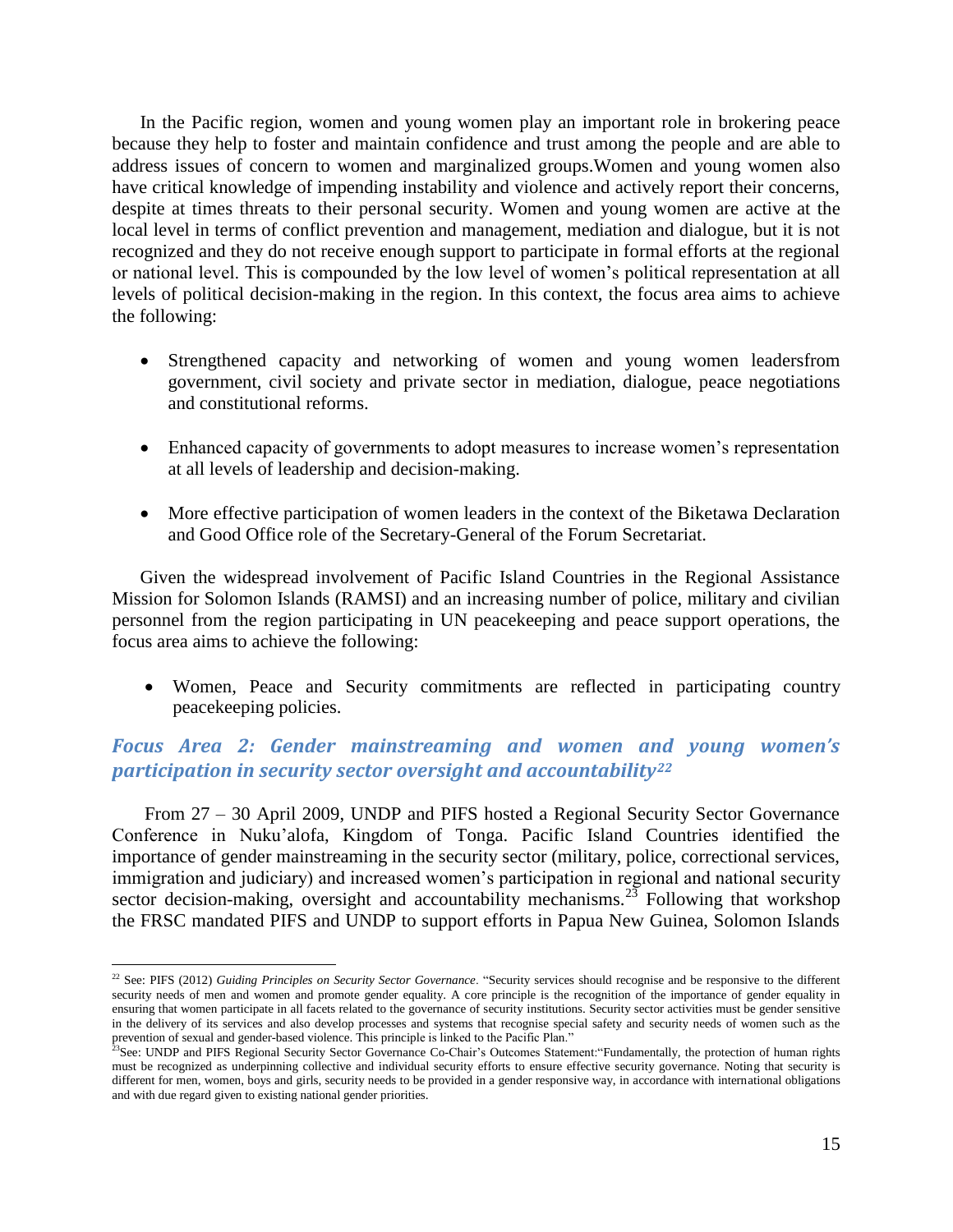and Vanuatu to develop comprehensive national security policies. In this context, the focus area aims to achieve the following:

 Women, Peace and Security commitments and obligations incorporated in the development and implementation of national security, defence and justice policy.

The nature of security threats and the agenda of the FRSC over the last decade have changed significantly. For example at the 2011 meeting the FRSC discussed issues such as transnational organised crime; small arms and light weapons proliferation and arms trade treaty negotiations; unexploded ordinance; strategic law enforcement challenges in the context of police, customs, immigration, fisheries and maritime; criminal deportees; security sector governance; counterterrorism; border security and management; conflict prevention and management of political crises; SGBV and; Women, Peace and Security. Given the expanded agenda of the FRSC and the Forum Secretariat and Regional Law Enforcement Secretariat's role in supporting the FRSC, the focus areas aims to achieve the following:

- Enhanced mainstreaming of Women, Peace and Security in the Forum Regional Security Committees priority setting and decision-making.
- Improved mainstreaming of Women, Peace and Security within the work of the Secretariat's Political, Governance and Security Programme and Regional Law Enforcement Secretariats.

# <span id="page-16-0"></span>*Focus Area 3: Protection of women's and girls' human rights during humanitarian crises and in transitional and post-conflict contexts*

At their 2009 meeting, Leaders' recognized sexual and gender-based violence was a risk to human security and a potential destabilizing factor for communities and societies alike; acknowledged that SGBV remained pervasive across the Pacific and; urged the recognition of its prevalence in the Pacific at all levels of community, whether in the domestic context or during natural disasters, conflict and post-conflict situations. Leaders" mandated the Secretariat and Forum members at the highest level, in collaboration with relevant stakeholders, to raise awareness of the seriousness of sexual and gender-based violence at its impact on the Pacific and; to establish firmly on the political agendas of Forum members the issue of SGBV. Leaders' also committed to eradicate SGBV and ensure all individuals have equal protection of the law and equal access to justice. Subsequently, in November 2010 a Pacific Islands Forum Reference Group to Address SGBV was established. Members include senior government officials from Solomon Islands, Kiribati and Tonga; SPC, UN Women and Fiji Women"s Crisis Centre. The RAP has been developed with significant inputs from members of SGBV Reference Group. The Regional Action Plan compliments the work of the SGBV Reference Group by focusing on achieving the following in the context of Women, Peace and Security:

• Ending Violence against Women (EVAW) policies ensure women and girls' access to health, psychosocial, legal and protection in times of humanitarian emergency and in reconstruction and rehabilitation after conflict and crisis.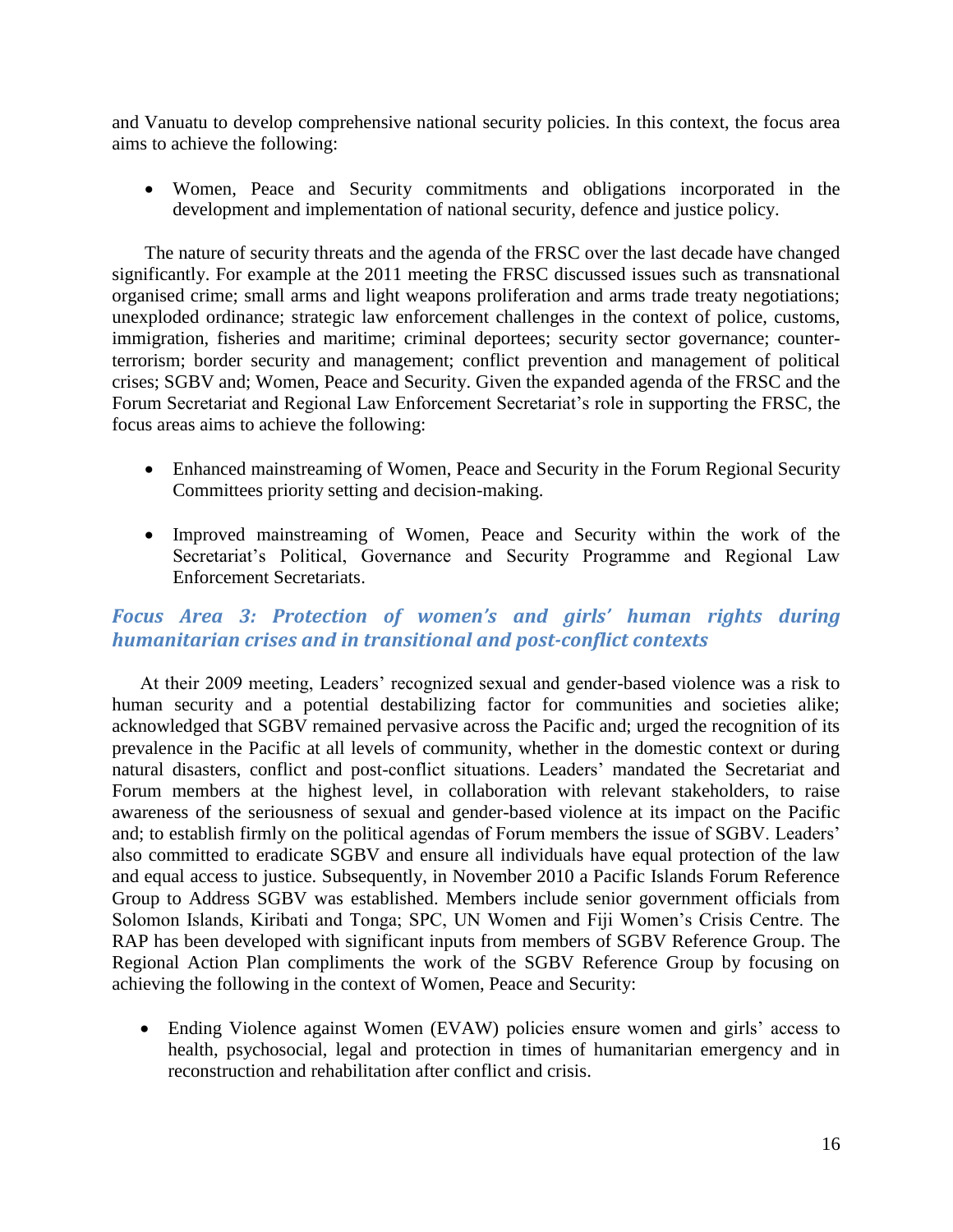The UN CEDAW Committee has begun the process of developing a general recommendation on women in conflict and post-conflict situations. The primary purpose of the General Recommendation is to provide guidance to State parties on the legislative, policy and other appropriate measures to ensure full compliance with their Convention obligations to protect, respect and fulfill women"s human rights during times of armed conflict and in all peacebuilding processes, which includes the immediate aftermath of conflict and long term postconflict reconstruction. In March 2012, the CEDAW Committee held an Asia-Pacific Regional Consultation to provide inputs on the development of the general recommendation. In this context, the focus area will aim to achieve the following:

 State parties are better able to meet their obligations to protect, respect and fulfill women's and girls' human rights during transitional, conflict and post-conflict situations.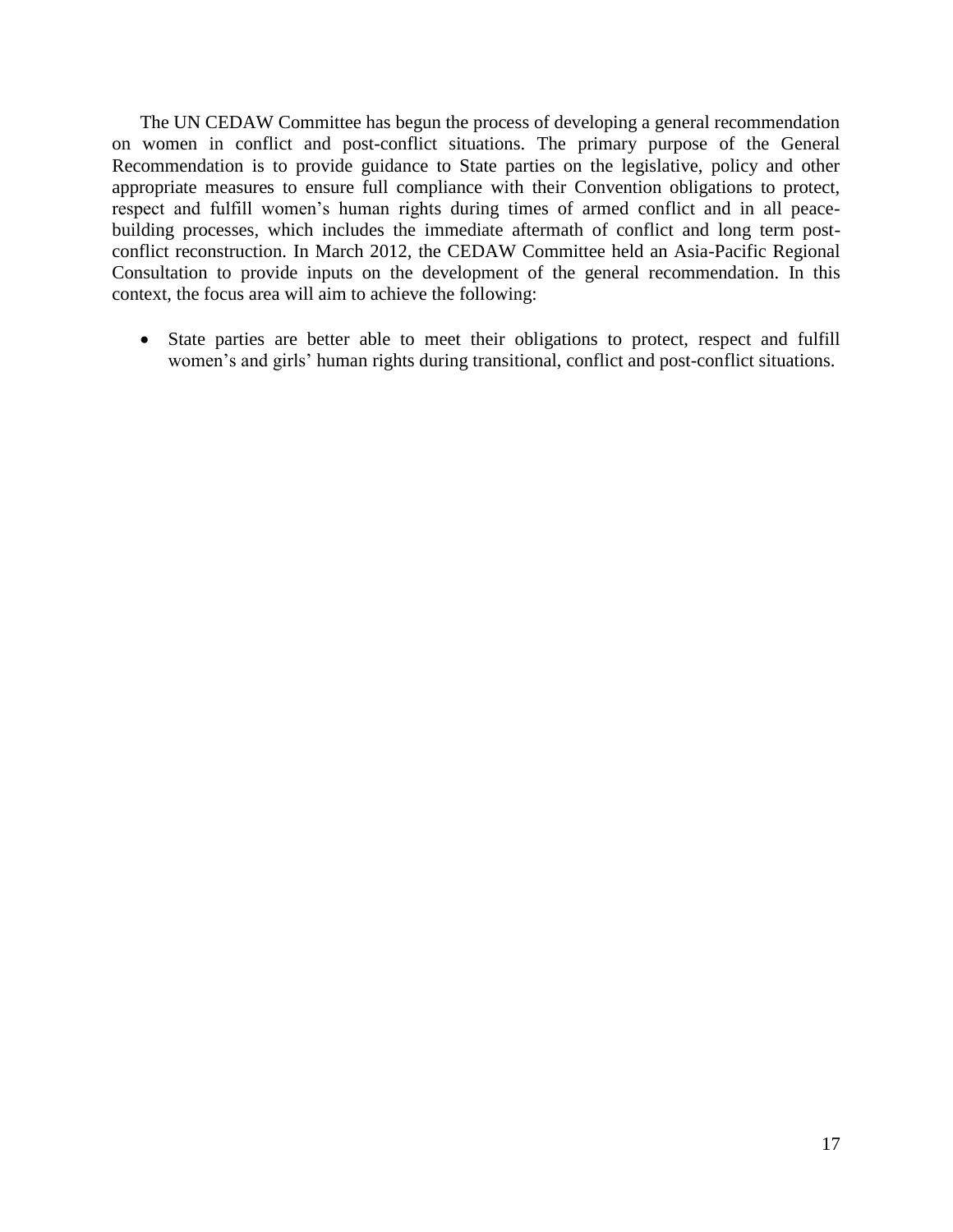# <span id="page-18-0"></span>**VII. Formulation of the Regional Action Plan**

The development of the Regional Action Plan is the result of a collaborative process between CROP agencies, government representatives, civil society organisations and UN agencies.

Since the first ever Pacific Regional Workshop on Gender, Conflict, Peace and Security convened by Forum Secretariat in 2006, there have been significant consultations on Women, Peace and Security with government representatives, CROP and UN agencies and civil society. Those consultations and resulting outcomes documents, which identified priority activities, have informed the development of the Regional Action Plan.

More recently, in December 2010, as part of the  $10<sup>th</sup>$  anniversary commemoration of UN SCR 1325, the UN Resident Coordinator in Papua New Guinea, Deputy Director-General, Secretariat for Pacific Community (SPC) and Director, FemLINKPACIFIC, established a Pacific Regional Working Group on Women, Peace and Security. The group was tasked to develop a Regional Action Plan on Women, Peace and Security and to seek the FRSC"s endorsement.

The members were selected based on existing work on Women, Peace and Security in the region. In recognition of the importance Leaders' place on encouraging national ownership of regional processes, the working group included senior officials from countries that are in the process or have developed National Action Plans on UNSCR 1325: *Women, Peace and Security*, including Solomon Islands, Autonomous Region of Bougainville, Papua New Guinea and Australia and those that are considering how to move forward in this area, such as New Zealand and Papua New Guinea, within the context of developing a National Security Policy. The group also includes UN Resident Coordinators in the region, members of the Asia-Pacific High Level Advisory Group on Women, Peace and Security and members of PIF Reference Group on SGBV, the Forum Secretariat, and Secretariat of the Pacific Community, UNFPA, UN Women, OHCHR, OCHA, ESCAP and UNICEF and civil society organizations. UNDP Pacific Centre provides the secretariat for the group.

During 2011, a mapping of current initiatives to ensure linkages and synergies and avoid duplication and situation analysis on Women, Peace and Security was conducted. These where used to guide the drafting of the Regional Action Plan.

To ensure high-level support, a paper was presented to 2011 Pacific Women"s Ministers for advice and input. "Ministers received the report of the Pacific Regional Working Group on Women, Peace and Security, and encouraged SPC to continue its support of this group as Co-Chair. They welcomed the preparation of a Regional Action Plan on Women, Peace and Security, and also encouraged development partners to support the development and implementation of the Regional Action Plan through financial resources."

At last year's PIF Leaders' meeting in Auckland, New Zealand a side event was organised on Women, Peace and Security, to brief senior officials and civil society representatives on the Regional Action Plan and they provided strategic guidance on developing the plan.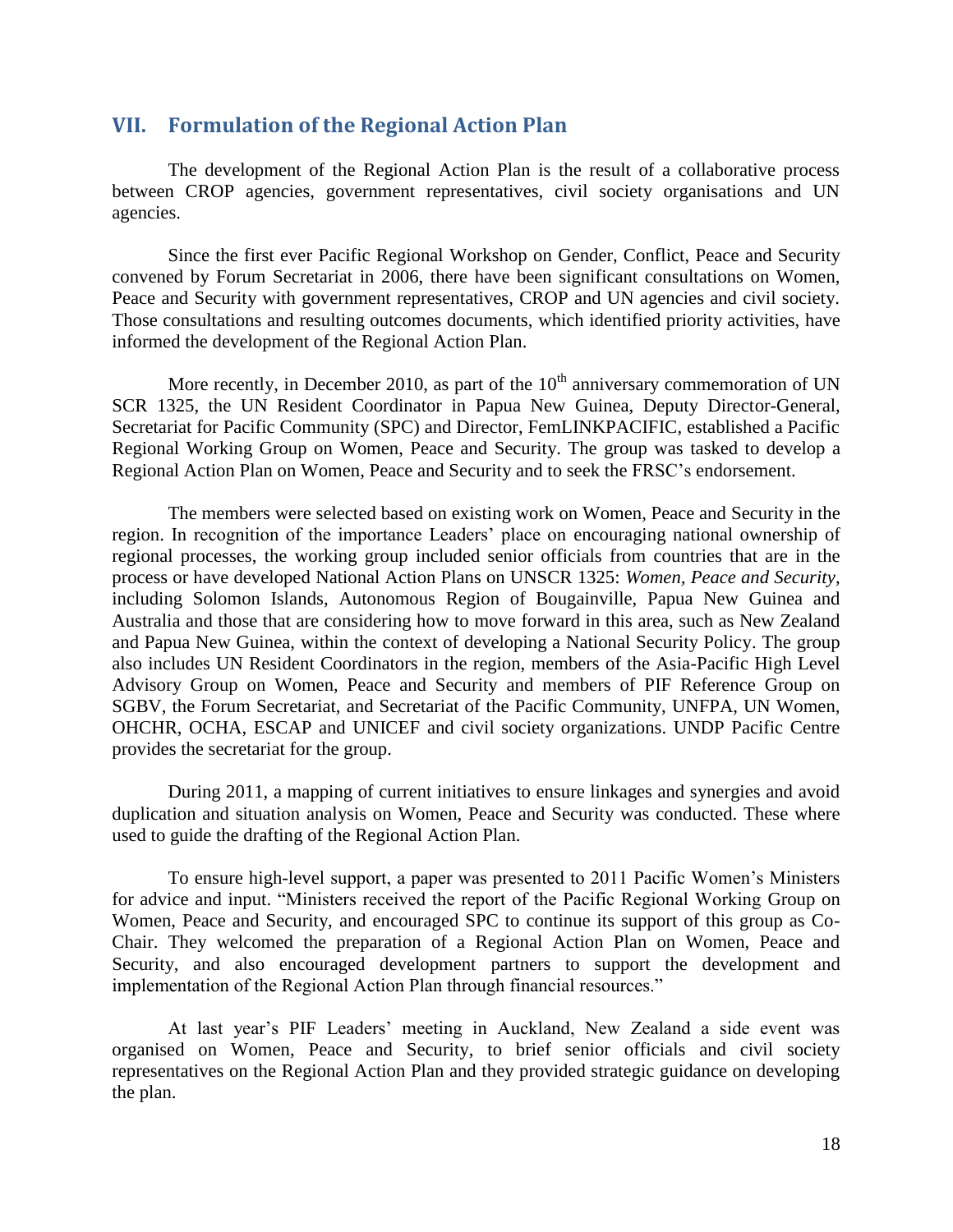In 2012, a core group from the Pacific Regional Working Group on Women, Peace and Security was requested to form a smaller Technical Working Group responsible for drafting the Regional Action Plan on Women, Peace and Security.

In the margins of the Commission on the Status of Women (CSW) in February 2012 in New York, briefings<sup>24</sup> were provided to meetings of the Forum UN Ambassadors and Pacific Small Island Developing States UN Ambassadors on the Regional Action Plan. In the region, in February 2012, SPC convened briefings with Pacific Ambassadors<sup>25</sup> that attend the FRSC on the Regional Action Plan and integrated their feedback. A draft Regional Action Plan was also presented at the PIFS-CSO dialogue on conflict, peace and security, held in May 2012.

As part of the 2012 Forum Regional Security Committee preparations, a draft Regional Action Plan was circulated to all Members of the Pacific Islands Forum, as well as Secretariat for the Pacific Community and all Members of the larger Pacific Regional Working Group on Women, Peace and Security for review and feedback. The comments received were integrated.

As per last year"s FRSC recommendations, the Regional Action Plan was presented by Solomon Islands Government, Forum Secretariat, SPC, UN and FemLINKPACIFIC to the 2012 FRSC meeting for review. The FRSC received the Action Plan favourably and in its outcome statement "noted the work conducted by the Pacific Regional Working Group on Women, Peace and Security to develop the Regional Action Plan, and endorsed the Regional Action Plan on Women, Peace and Security. Further, the Committee agreed to recommend to the Forum Officials Committee that the Regional Action Plan be submitted for the attention of Leaders at the 2012 Leaders" meeting in Cook Islands. In furthering the implementation of the Regional Action Plan, the Committee agreed that Women, Peace and Security remain on the agenda of the Committee."

Subsequently, the Regional Action Plan was on the agenda of the Pacific Islands Forum Leaders" Meeting in the Cook Islands in late August 2012. Here Leaders noted the Regional Action Plan thereby giving their support to it and directing the Pacific Islands Forum Secretariat with partners to take the implementation of the plan forward. The plan will also be presented and discussed at the 11<sup>th</sup> Triennial Conference of Pacific Women in 2013.

<sup>&</sup>lt;sup>24</sup> Present were representatives from Australia, Federated States of Micronesia, Kiribati, New Zealand (Chair), Papua New Guinea, Samoa, Solomon Islands, Tonga and Tuvalu.

<sup>&</sup>lt;sup>25</sup>Present were representatives from Australia, Federated States of Micronesia, Republic of Marshall Islands, Palau, Solomon Islands and Tuvalu.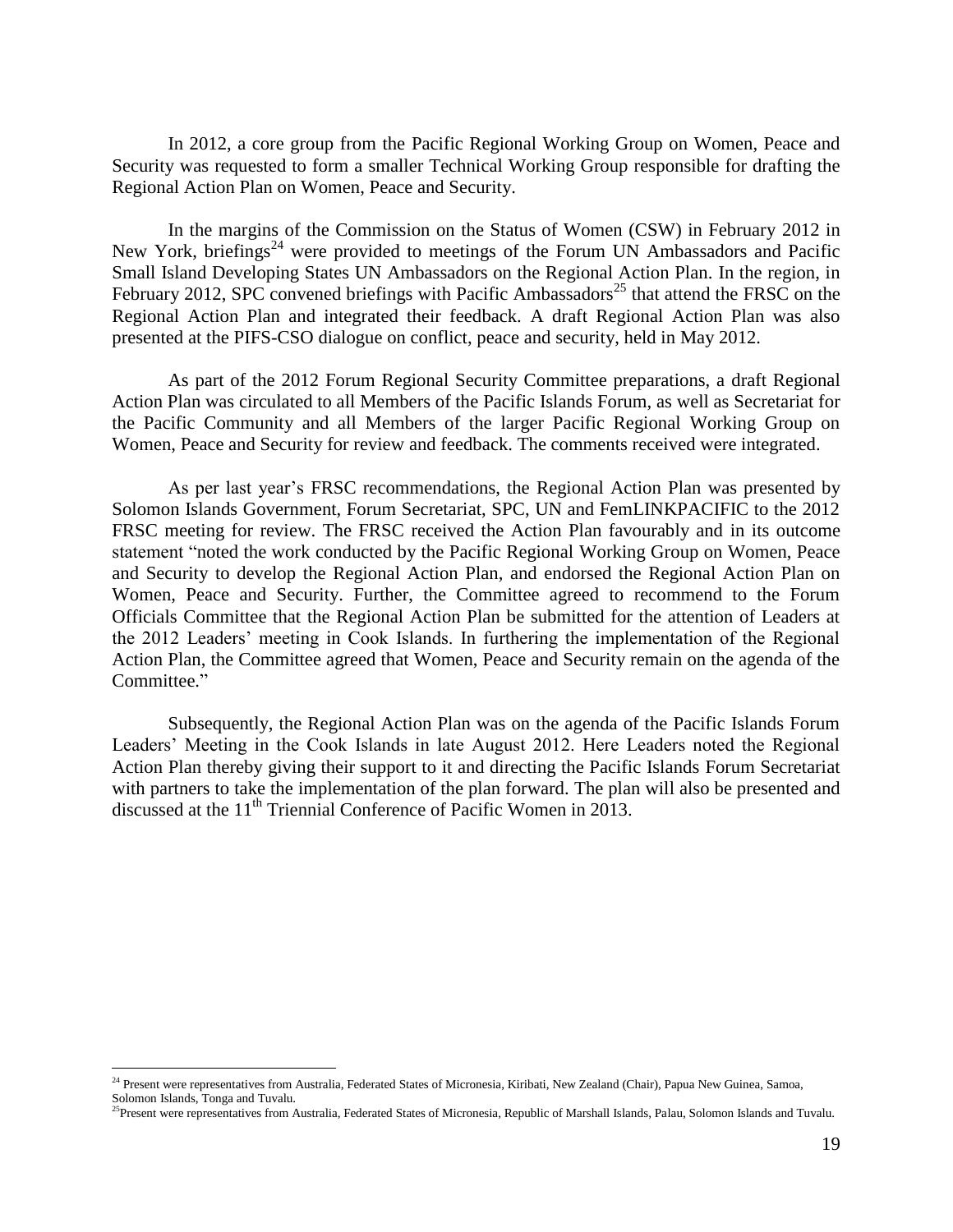# <span id="page-20-0"></span>**VIII. Implementation of the Regional Action Plan**

With the adoption of the Regional Action Plan, it is recommended that a PIF Reference Group on Women, Peace and Security be established. The Reference Group will be made up of CROP agencies, government representatives from interested Pacific Island Countries and Territories, civil society stakeholders and UN agencies. The group will provide an enabling environment at the regional level to support implementation of the Regional Action Plan; pooling technical assistance, capacity development support and financial resources to support regional and national efforts, upon request; collect and disseminate information on Women, Peace and Security and; support existing monitoring and reporting efforts on international, regional and national commitments.

The Regional Action Plan will be launched in target Pacific Island Countries and Territories to sensitise officials and civil society and seek commitment for its implementation and to ensure the RAP is integrated into national plans and strategic security and development frameworks.

Furthermore, now that the Regional Action Plan has been adopted a budget will be developed and presented at a regional donor roundtable to discuss financial resources available from development partners and Pacific Island Countries to support the implementation of the Regional Action Plan and national efforts on Women, Peace and Security.

The Reference group and its members will translate and disseminate the Regional Action Plan widely to increase public awareness and knowledge on Women, Peace and Security. Furthermore, a biennial regional conference on Women, Peace and Security will be organised. Support will also be provided to University of South Pacific (USP) and other tertiary centres to organise public lectures and seminar series at their campuses on Women, Peace and Security and articles will be provided for Pacific journals.

It is expected that the Regional Action Plan will be reviewed in 2015 to assess progress, impacts, challenges and lessons learned and decide on the future direction of the work on Women, Peace and Security in the region. This will be in line with discussions that will take place in 2015 on the revised Pacific Platform for Action for Gender Equality and Pacific Plan and post-MDG framework and 15 year review of UN Security Council Resolution 1325: *Women, Peace and Security*.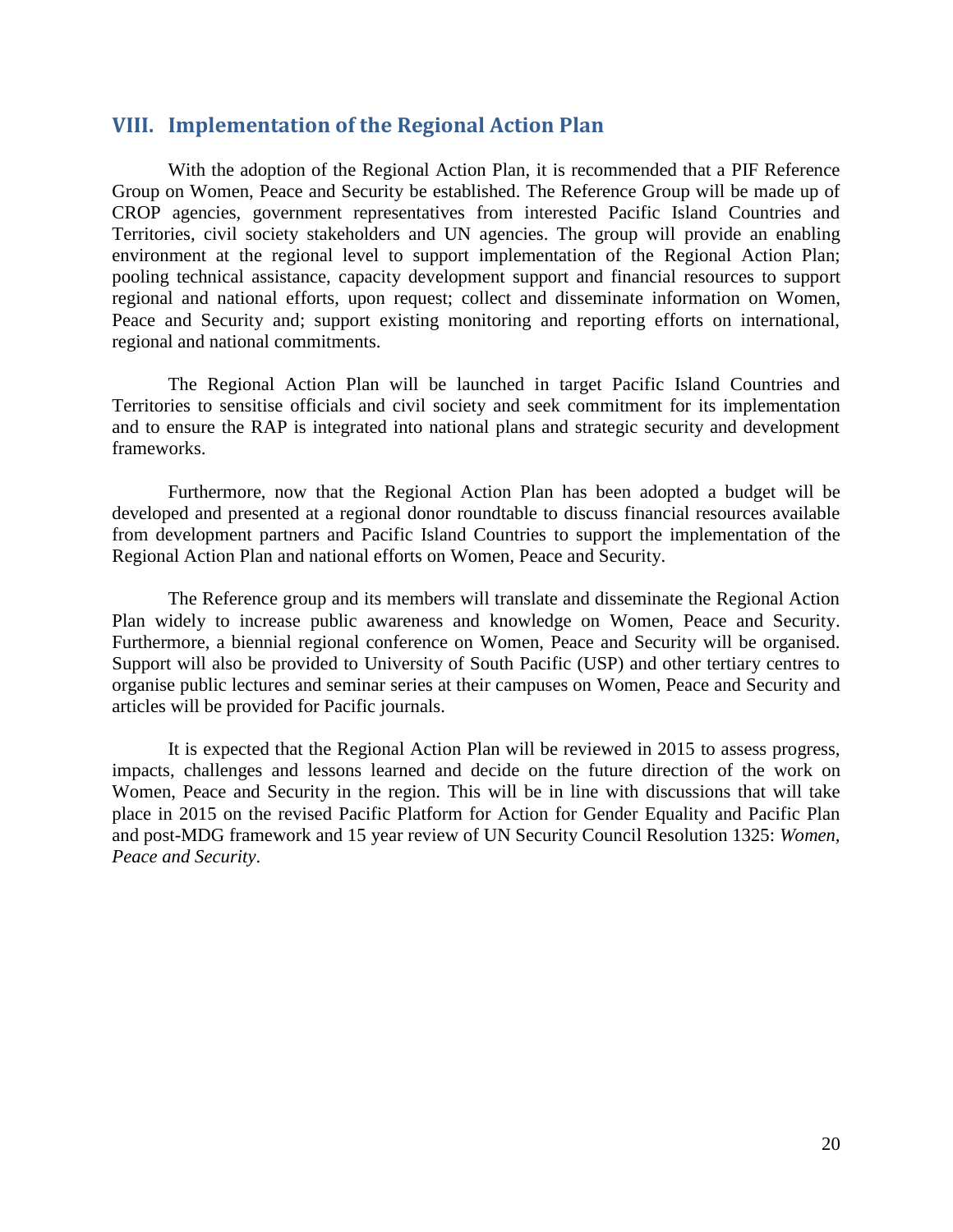# **Regional Action Plan Matrix (September 2012 – 2015)<sup>26</sup>**

<span id="page-21-0"></span>

| <b>Expected Results</b>                                                                                                                                                      | <b>Priority Actions</b>                                                                                                                                                                                                                                                 | <b>Responsible</b><br><b>Agencies</b>                                  | <b>Indicators</b>                                                                                                                                                                                                                                                                                                                                    | Time-<br><b>Frame</b> |  |  |  |  |
|------------------------------------------------------------------------------------------------------------------------------------------------------------------------------|-------------------------------------------------------------------------------------------------------------------------------------------------------------------------------------------------------------------------------------------------------------------------|------------------------------------------------------------------------|------------------------------------------------------------------------------------------------------------------------------------------------------------------------------------------------------------------------------------------------------------------------------------------------------------------------------------------------------|-----------------------|--|--|--|--|
| Focus Area 1: Gender mainstreaming and women and young women's leadership inconflict prevention and management, political<br>decision-making, peacebuilding and peacekeeping |                                                                                                                                                                                                                                                                         |                                                                        |                                                                                                                                                                                                                                                                                                                                                      |                       |  |  |  |  |
| 1.1 Strengthened capacity<br>and networking of women<br>leaders from government,<br>civil society and private<br>sector in mediation,<br>dialogue and peace<br>negotiations. | Train Pacific women and young women leaders at the<br>a)<br>regional levelin mediation, peace negotiations, political<br>dialogue and Constitutional reform and support<br>networking and south-south / north-south collaboration.                                      | PIFS(lead)<br>UNDP, OHCHR&<br><b>UN</b><br>Women(support)              | No of women trained.<br>2.<br>Twelve months following on<br>report documenting specific<br>incidences of mediation, peace<br>negotiations, political dialogue<br>and constitutional reform that<br>have been impacted by the<br>women trained.<br>3.<br>Experiences shared and<br>knowledge transferred from other<br>regions in training workshops. | $2013 - 2015$         |  |  |  |  |
|                                                                                                                                                                              | Using various media and regional policy dialogues,<br>b)<br>document and profile pacific women and young women's<br>experiences of preventing conflict, ensuring security and<br>promoting peace, including multi-track processes and<br>back channel talks.            | SPC (lead)<br>FemLINKPACIFIC,<br><b>OHCHR &amp;</b><br>UNWomen(support | Number of experiences<br>1.<br>documented and disseminated<br>through media outlets<br>2.<br>Number of experiences document<br>and disseminated in regional<br>policy dialogues                                                                                                                                                                      | $2013 - 2015$         |  |  |  |  |
|                                                                                                                                                                              | On request, provide assistance to Member States to<br>c)<br>develop and implement National Action Plans on<br>Women, Peace and Security, including sharing<br>knowledge and experiences from other regions and<br>facilitating south-south / north-south collaboration. | PIFS(lead)<br>UNDP, UNWomen,<br><b>OHCHR&amp; UNFPA</b><br>(support)   | Number of NAPs being<br>1.<br>developed and requesting<br>assistance.<br>Number of NAPs funded and/or<br>2.<br>implemented.<br>3.<br>Degree to which RAP is<br>integrated into NAPs and other<br>national plans and strategic                                                                                                                        | $2012 -$<br>2015      |  |  |  |  |

 $^{26}$  The supporting agencies in the matrix are indicative and further inputs are welcome from interested agencies.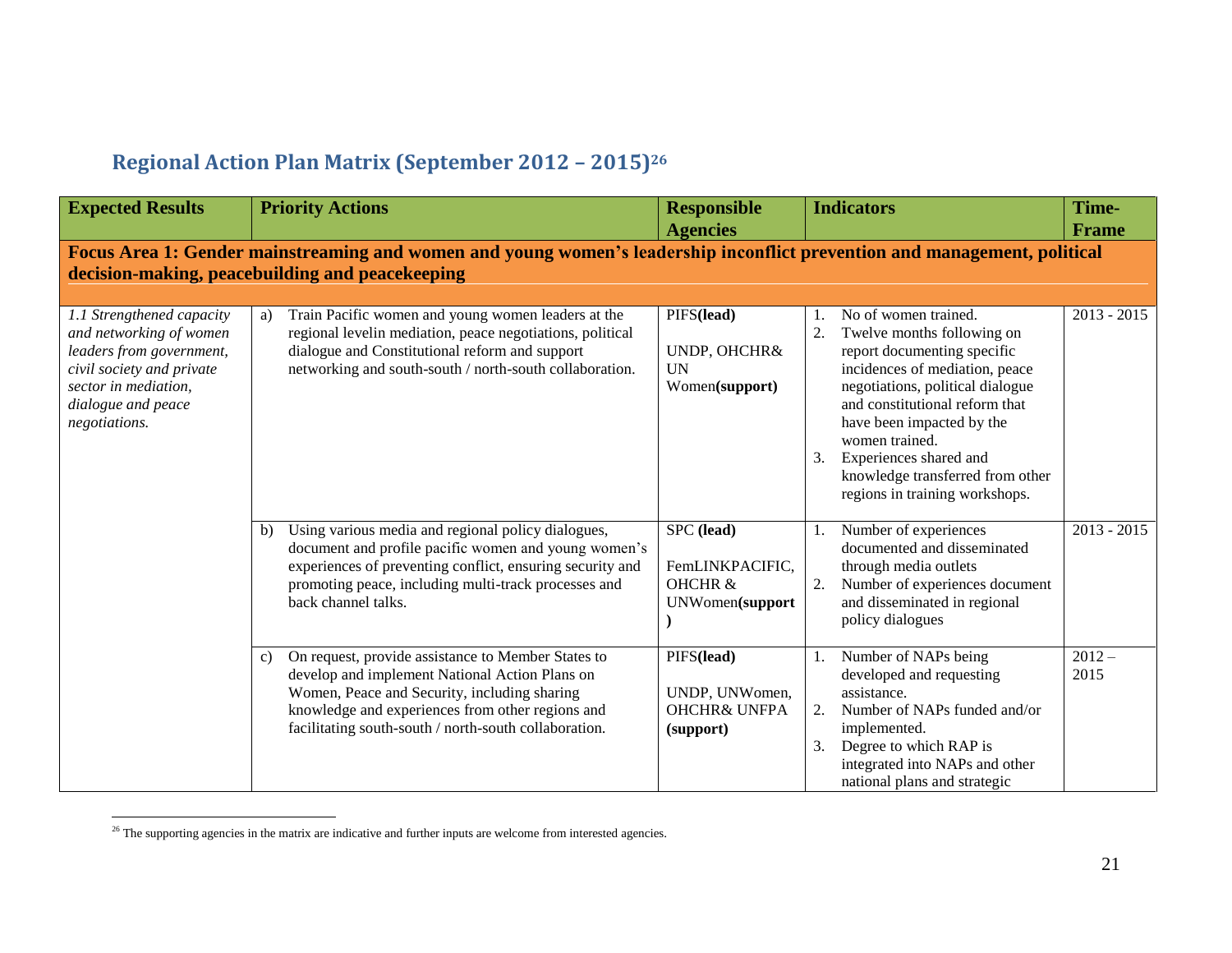|                                                                                                                                                                                               |                                                                                                                                                                                                                                                                                                                                                                          | security and development<br>frameworks.<br>Experiences shared from other<br>4.<br>regions with developing RAPs<br>and NAPs on WPS.                                                                                                                                           |
|-----------------------------------------------------------------------------------------------------------------------------------------------------------------------------------------------|--------------------------------------------------------------------------------------------------------------------------------------------------------------------------------------------------------------------------------------------------------------------------------------------------------------------------------------------------------------------------|------------------------------------------------------------------------------------------------------------------------------------------------------------------------------------------------------------------------------------------------------------------------------|
| 1.2 Enhanced capacity of<br>governments to adopt<br>measures to increase<br>women's representation<br>and participation at all<br>levels of leadership and<br>decision-making                 | Existing knowledge building and advocacy efforts<br>PIFS & SPC(lead)<br>a)<br>supported to increase women's political representation in<br>the region, in particular in post-conflict and transition<br>UNDP, OHCHR&<br>countries                                                                                                                                        | $2012 -$<br>Number of new measures<br>1.<br>2015<br>introduced in support of women<br>representation and participation<br>UNWomen(support                                                                                                                                    |
| 1.3More effective<br>participation of women<br>leaders in the context of the<br><b>Biketawa Declaration and</b><br>Good Offices role of the<br>Secretary-General of the<br>Forum Secretariat. | PIFS (lead)<br>Capacity strengthened within PIFS Political, Governance<br>a)<br>and Security (PGS) Programme in order to mainstream<br>Women, Peace and Security in the context of the<br><b>UNDP &amp; UN</b><br>Biketawa Declaration and Good Offices role of the<br>Women(support)<br>Secretary-General of the Forum Secretariat                                      | $2013 - 2014$<br>Percentage change in No. of<br>Ι.<br>activities and reports of PGS<br>programme include WPS<br>analysis.<br>Appointment of a gender adviser<br>2.<br>to the PGS programme.<br>Conflict prevention adviser<br>3.<br>incorporates WPS into work<br>programme. |
|                                                                                                                                                                                               | Database of experienced Pacific women peacemakers<br>PIFS & SPC(lead)<br>b)<br>developed for: a) appointment of senior gender advisor,<br>special envoy or special representative in UN missions;<br>b) appointment to eminent persons group and; c) to be<br>used by PIFS Secretary-General as part of the Good<br>Offices functions, in line with Biketawa Declaration | No. of women appointed to PIF<br>2013<br>Eminent Persons Group.<br>No. of women used by PIFS SG<br>2.<br>UNWomen(support<br>in Good Office Role.<br>No. of Pacific women appointed<br>3.<br>to senior levels of UN missions.                                                 |
|                                                                                                                                                                                               | Annual consultation on Women, Peace and Security<br>PIFS& SPC (lead)<br>c)<br>institutionalized between PIFS and SPC Executive and<br>UN Resident Coordinators with women's groups,<br><b>WPS</b> Reference<br>including young womenand gender equality advocates.<br>Group(support)                                                                                     | Degree to which<br>$2012 -$<br>recommendations from<br>2015<br>consultations feed into FRSC<br>proceedings.                                                                                                                                                                  |
| 1.4Women, Peace and<br>Security<br>commitmentsincorporated<br>in participating country                                                                                                        | Information adapted and shared with Members to ensure<br>PIFS (lead)<br>a)<br>implementation of Women, Peace and Security<br>commitments in any future regional and international<br><b>WPS</b> Reference<br>peacekeeping missions, including training for pre and<br>Group(support)                                                                                     | 2013<br>1. Level of knowledge of security<br>personnel on WPS.<br>Degree to which WPS is<br>2.<br>mainstreamed in peacekeeping                                                                                                                                               |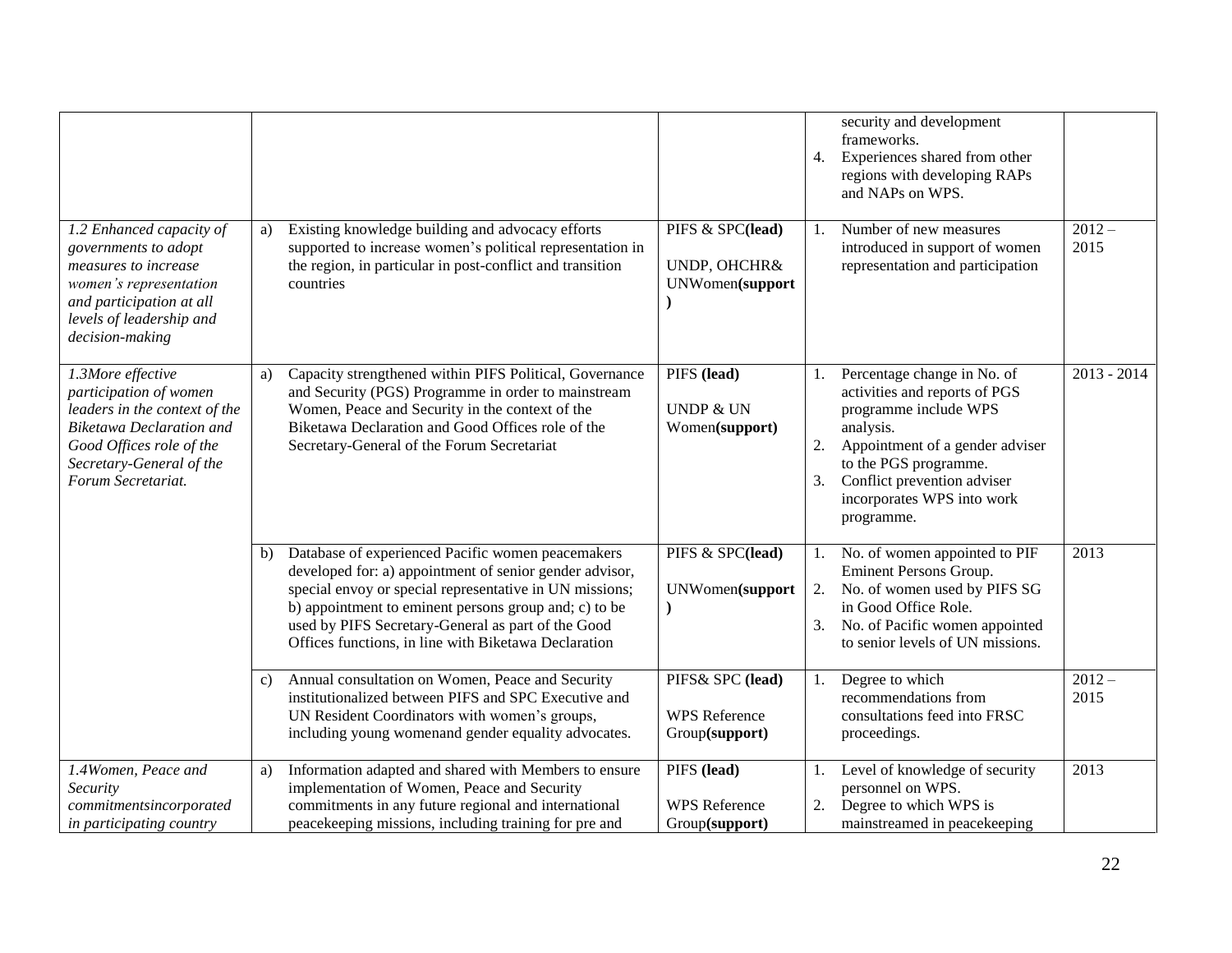| peacekeeping policies.                                                                                                                                 |              | post-deployment of police and military personnel.                                                                                                                                                                                                                  |                                                                              |                      | policies.                                                                                                                                                                                                                                   |                  |
|--------------------------------------------------------------------------------------------------------------------------------------------------------|--------------|--------------------------------------------------------------------------------------------------------------------------------------------------------------------------------------------------------------------------------------------------------------------|------------------------------------------------------------------------------|----------------------|---------------------------------------------------------------------------------------------------------------------------------------------------------------------------------------------------------------------------------------------|------------------|
|                                                                                                                                                        | b)           | Regional-level research undertaken, including exit<br>surveys of returning female peacekeepers and police<br>personnel, on factors affecting the working environment<br>of women in PKOs (incl. RAMSI) and implementation of<br>WPS commitments in theatre/combat. | PIFS (lead)<br><b>WPS</b> Reference<br>Group (support)                       | 2.                   | Number of exit surveys<br>conducted with male and female<br>peacekeepers on factors affecting<br>the working environment of<br>women.<br>Degree to which WPS<br>commitments are implemented in<br>theatre/combat (based on exit<br>surveys) | $2014 - 2015$    |
|                                                                                                                                                        |              | Focus Area 2: Gender mainstreaming and women and young women's participation in security sector oversight and accountability                                                                                                                                       |                                                                              |                      |                                                                                                                                                                                                                                             |                  |
| 2.1 Enhanced<br>mainstreaming of Women,<br>Peace and Security in the<br>Forum Regional Security<br>Committees priority setting<br>and decision-making. | a)           | Papers prepared and considered as part of the standing<br>agenda item of the FRSC on Women, Peace and Security.                                                                                                                                                    | PIFS(lead)<br>With inputs from the<br><b>WPS Reference</b><br>Group(support) | 1.                   | No. of papers presented yearly<br>which include WPS analysis.<br>2. No. of recommendations<br>endorsed by FRSC related to<br>WPS.                                                                                                           | $2012 -$<br>2015 |
|                                                                                                                                                        | b)           | Regular engagement between women's groups, including<br>young women, leaders and gender equality advocates<br>with PIFS, FRSC Official and CSO on Women, Peace<br>and Security (as part of twice a year PIFS - CSO<br>dialogue)                                    | PIFS(lead)                                                                   | $\mathbf{1}$ .<br>2. | Number of consultations<br>involving participation of senior<br>PIFS and FRSC officials, and<br>leadership of regional women's<br>CSOs<br>Number of WPS issues discussed<br>integrated into FRSC agenda.                                    | $2012 -$<br>2015 |
|                                                                                                                                                        | $\mathbf{c}$ | Training provided to FRSC officials on gender<br>mainstreaming in the context of the security agenda of<br>the FRSC.                                                                                                                                               | PIFS(lead)<br><b>WPS</b> Reference<br>Group(support)                         | $\mathbf{1}$ .       | No. of times that WPS considered<br>in the<br>design, implementation,<br>monitoring and evaluation of<br>policies and programmesas part<br>of theFRSC agenda.                                                                               | $2013 - 2014$    |
| 2.2 Improved<br>mainstreaming of Women,<br>Peace and Security within<br>the work of the Forum<br>Secretariat's Political,<br>Security and Governance   | a)           | Assistance provided to PIFS PGS Programme to ensure a<br>gender and security analysis is incorporated into the<br>annual Transnational Crime Assessment (TNC) and<br>consultations with women's groups are supported.                                              | PIFS(lead)<br><b>WPS</b> Reference<br>Group(support)                         | 1.<br>2.<br>3.       | Degree to which women groups<br>are involved in planning the TNC<br>assessment.<br>Degree of WPS analysis<br>incorporated into TNC.<br>Degree of WPS analysis that                                                                          | $2013 - 2014$    |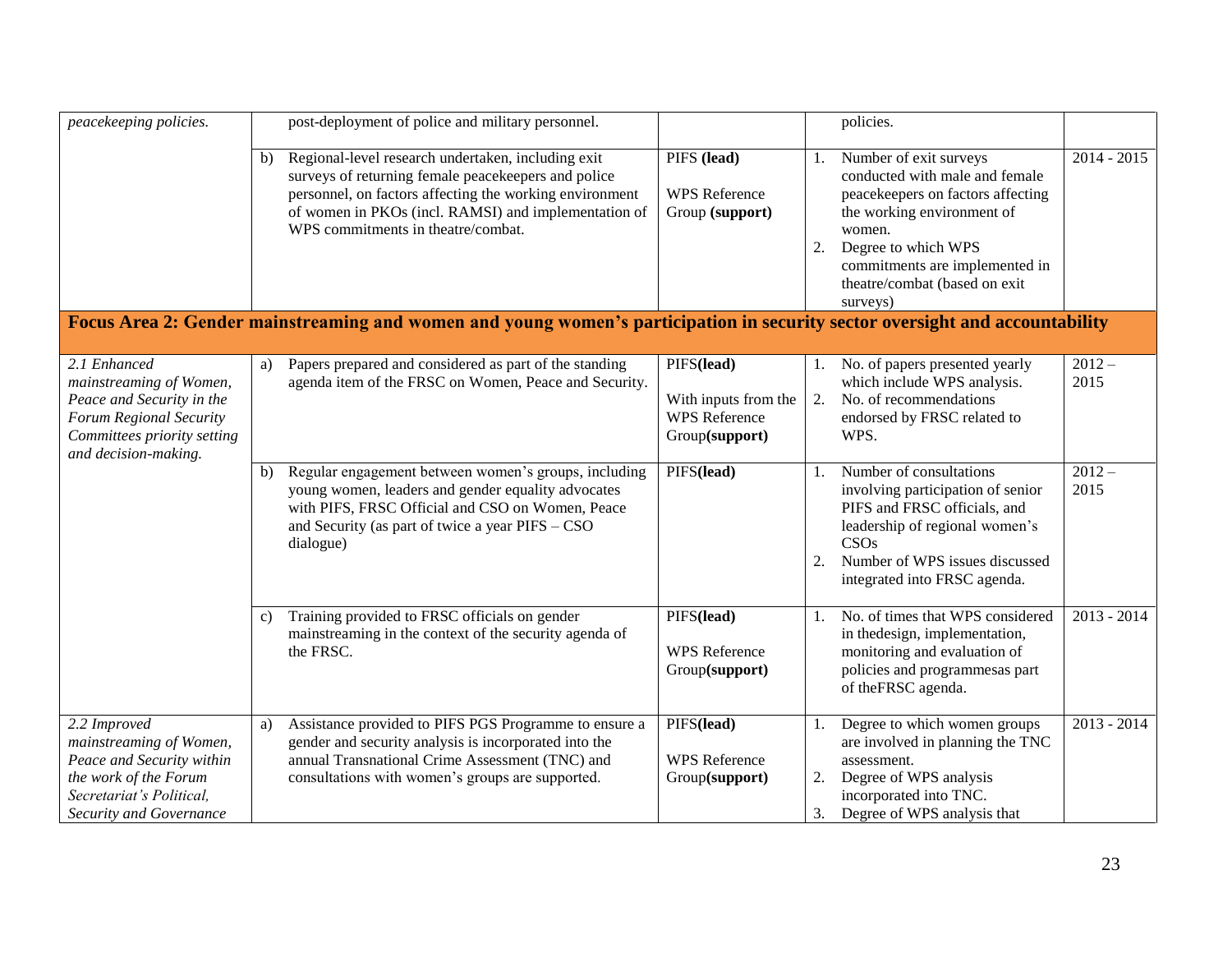| Programme, and Regional<br>Law Enforcement                                                                                                                                 |    |                                                                                                                                                                                                                                                            |                                                           |    | leads to key recommendations in<br>conclusion of TNC assessment.                                                                                                                                                                                                 |               |  |
|----------------------------------------------------------------------------------------------------------------------------------------------------------------------------|----|------------------------------------------------------------------------------------------------------------------------------------------------------------------------------------------------------------------------------------------------------------|-----------------------------------------------------------|----|------------------------------------------------------------------------------------------------------------------------------------------------------------------------------------------------------------------------------------------------------------------|---------------|--|
| Secretariats.                                                                                                                                                              | b) | Assistance provided to PIFS PGS programme to ensure a<br>gender and security analysis is incorporated into small<br>arms and light weapons, arms trade treaty and counter-<br>terrorism programmes and consultations with women's<br>groups are supported. | PIFS (lead)<br><b>WPS Reference</b><br>Group (support)    | 2. | 1. Degree to which women groups<br>are involved in planning PGS<br>work programme<br>Degree of WPS analysis<br>incorporated into PGS work<br>programme                                                                                                           | $2013 - 2014$ |  |
|                                                                                                                                                                            | c) | Assistance provided to Regional Law Enforcement<br>Secretariats to ensure a gender and security analysis is<br>incorporated into their work and consultations with<br>women's groups are supported.                                                        | PIFS(lead)<br><b>WPS</b> Reference<br>Group(support)      | 2. | Degree to which women groups<br>are involved in planning Regional<br><b>Law Enforcement Secretariats</b><br>work programme<br>Whether WPS analysis is<br>incorporated into Regional Law<br><b>Enforcement Secretariats work</b><br>programme                     | $2013 - 2014$ |  |
| 2.3 Women, Peace and<br>Security commitments and<br>obligations incorporated in<br>the development and<br>implementation of security,<br>defence, and justice<br>policies. | a) | Assistance provided on request to Forum member<br>countriesto review existing national security and justice<br>policies and those that are being formulated, to<br>incorporate Women, Peace and Security commitments                                       | PIFS & UNDP(lead)<br>UNWomen(support                      |    | Degree to which WPS<br>commitments incorporated in<br>national security, defence and<br>justice policies.<br>2. Percentage of WPS<br>recommendations provided that<br>are incorporated in final drafts of<br>national security, defence and<br>justice policies. | $2013 - 2015$ |  |
|                                                                                                                                                                            | b) | Advice provided to Regional Law Enforcement<br>Secretariats to develop policy guidance on increasing the<br>number of women at all levels of security institutions and<br>incorporation of women into selection panels                                     | PIFS &SPC(lead)<br><b>WPS</b> Reference<br>Group(support) | 2. | 1. No. of policy documents or<br>directives that support increasing<br>numbers of women at all levels of<br>security institutions.<br>Percentage change of women<br>employed at all levels of security<br>institutions.                                          | 2013          |  |
| Focus Area 3: Protection of women's and girl's human rights during humanitarian crises and in transitional and post-conflict contexts                                      |    |                                                                                                                                                                                                                                                            |                                                           |    |                                                                                                                                                                                                                                                                  |               |  |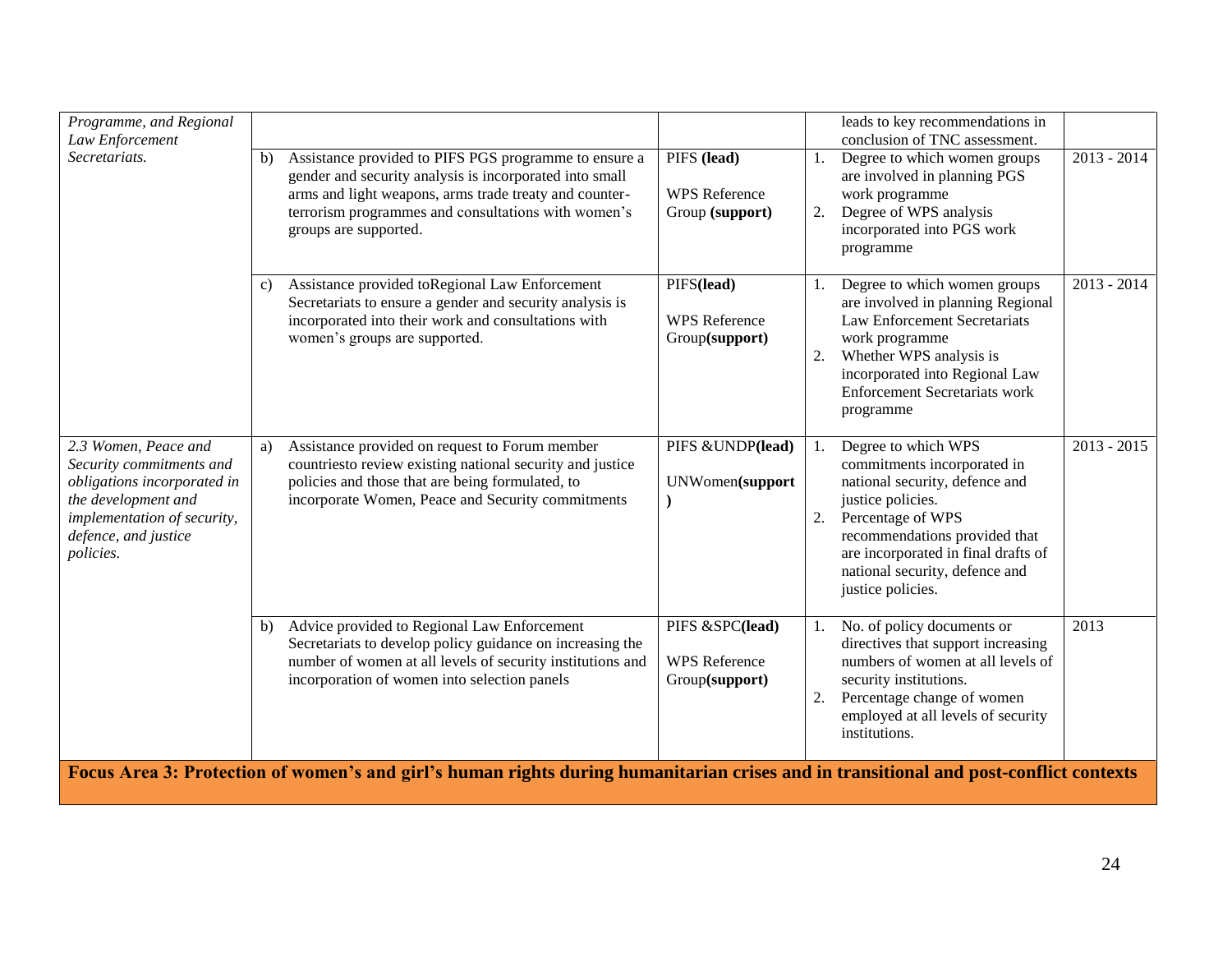| 3.1. State parties are better<br>able to meet their<br>obligations to protect,<br>respect and fulfill women's<br>human rights during<br>conflict and post-conflict<br>situations | a)           | Regional advice on request provided to State parties on<br>its CEDAW reporting in the context of Women, Peace<br>and Security.                                                                                                    | PIFS, SPC, OHCHR<br>& UNWomen(lead)<br><b>UNFPA</b> (support)                       |          | Number of State parties reporting<br>on Women, Peace and Security.                                                                                                                            | $2012 - 2013$    |
|----------------------------------------------------------------------------------------------------------------------------------------------------------------------------------|--------------|-----------------------------------------------------------------------------------------------------------------------------------------------------------------------------------------------------------------------------------|-------------------------------------------------------------------------------------|----------|-----------------------------------------------------------------------------------------------------------------------------------------------------------------------------------------------|------------------|
| 3.2 EVAW policies &<br>Humanitarian response<br>plans ensure women and<br>girls' access to health,<br>psychosocial, legal and<br>protection in times of                          | a)           | Advice and guidance provided to ensure national EVAW<br>policy frameworks include provisions on women and<br>girls' protection in humanitarian crises and post-conflict<br>situations.                                            | SPC (lead)<br><b>UNFPA &amp; UN</b><br>Women (support)                              |          | 1. No. of provisions in EVAW<br>policies & response plans to<br>protect women and girls in<br>humanitarian crises and post-<br>conflict situations.                                           | $2013 - 2015$    |
| humanitarian emergency<br>and in reconstruction and<br>rehabilitation after conflict<br>and crisis.                                                                              | b)           | Rigorous capacity standards set and comprehensive<br>database developed to ensure preparedness and<br>effectiveness of all EVAW practitioners and<br>organisations of Governments and NGOs in humanitarian<br>response.           | SPC (lead)<br>UNFPA, UN<br>Women, UNDP<br>(support)                                 |          | Number of EVAW practitioners<br>and organisations that have<br>completed "Gender in<br>Humanitarian response" training<br>and have incorporated<br>humanitarian response in their<br>mandate. | $2013 - 2015$    |
|                                                                                                                                                                                  |              | <b>Targeted Technical Support and Monitoring and Evaluation Framework</b>                                                                                                                                                         |                                                                                     |          |                                                                                                                                                                                               |                  |
| Leaders' established PIF<br>Reference Group on<br>Women, Peace and Security                                                                                                      | a)           | Technical missions undertaken on request of Forum<br>member countries to provide advice on Women, Peace<br>and Security and identify priorities and gaps, which the<br>Reference Group or agencies represented could address.     | PIFS & SPC (lead)<br><b>WPS Reference</b><br>Group (support)                        | 1.<br>2. | Number of missions undertaken<br>on request of Forum member<br>countries.<br>Number of Reference Group<br>recommendations agreed by<br>governments.                                           | $2012 -$<br>2015 |
|                                                                                                                                                                                  | b)           | Active cooperation and alignment of support to PICS<br>between the proposed Reference Group on Women,<br>Peace and Security and existing SGBV Reference Group,<br>including meeting at least once a year and more as<br>required. | PIFS (lead)<br><b>SGBV Reference</b><br>Group & WPS<br>Reference Group<br>(support) |          | Aligned plans and activities of<br>WPS and SGBV Reference<br>Groups                                                                                                                           | $2012 -$<br>2015 |
|                                                                                                                                                                                  | $\mathbf{c}$ | Women, Peace and Security Reference Group                                                                                                                                                                                         | PIFS (lead)                                                                         |          | WPS issues of relevance                                                                                                                                                                       | $2012 -$         |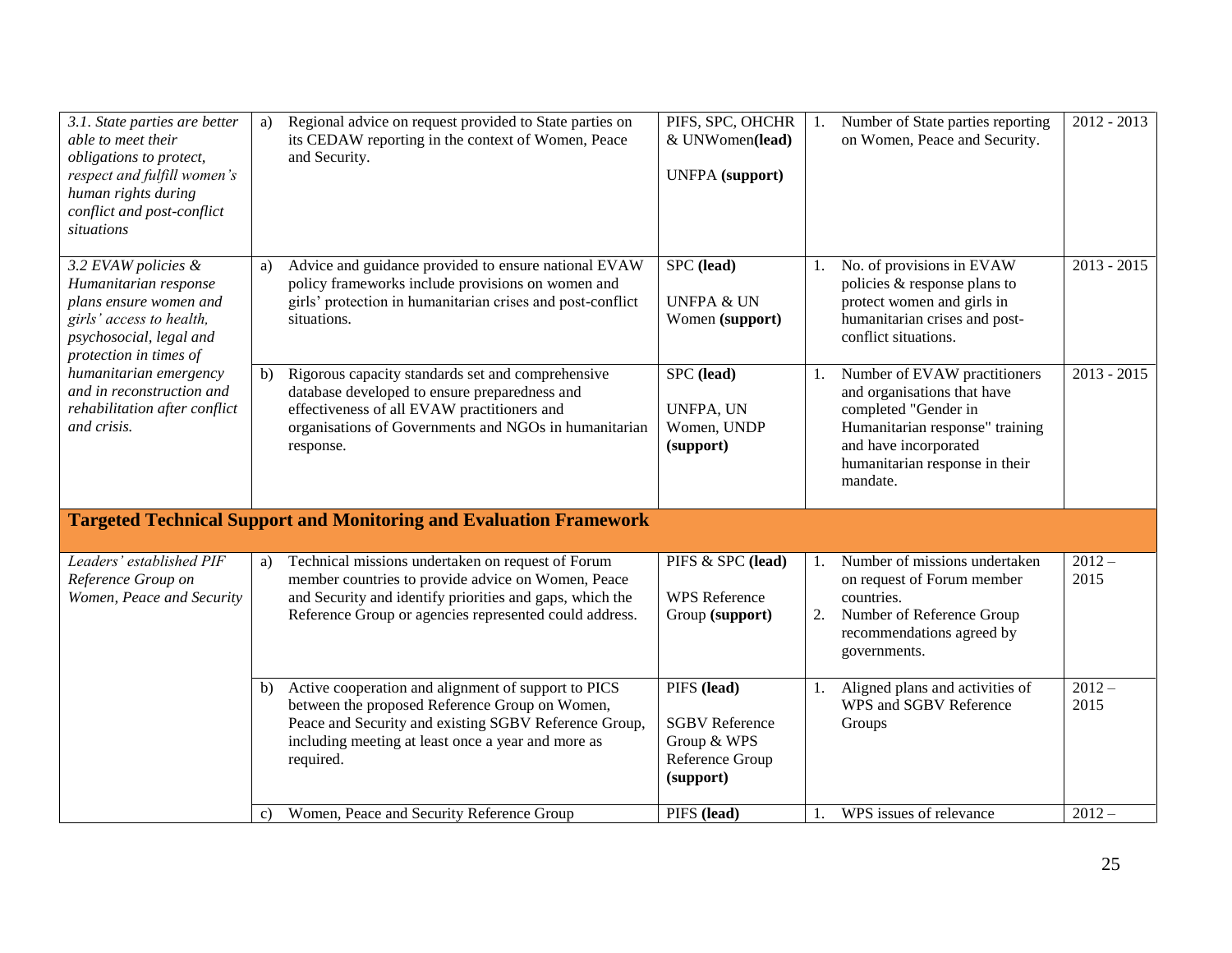|                        | meetsannually and more as required (including virtually)                                                                                                                                                                             |                                                        | discussed through the WPS<br>Reference Group                            | 2015            |
|------------------------|--------------------------------------------------------------------------------------------------------------------------------------------------------------------------------------------------------------------------------------|--------------------------------------------------------|-------------------------------------------------------------------------|-----------------|
| Annual report prepared | Annual report provided to PIF Leaders' if required, PIFS<br>a)<br>and SPC Executive, FRSC, Pacific Women's Ministers<br>and Senior Officials and to Pacific UN Ambassadors for<br>discussion at the UN Security Council Open Debate. | PIFS (lead)<br><b>WPS</b> Reference<br>Group (support) | WPS issues presented and<br>discussed for various audiences<br>and fora | $2012-$<br>2015 |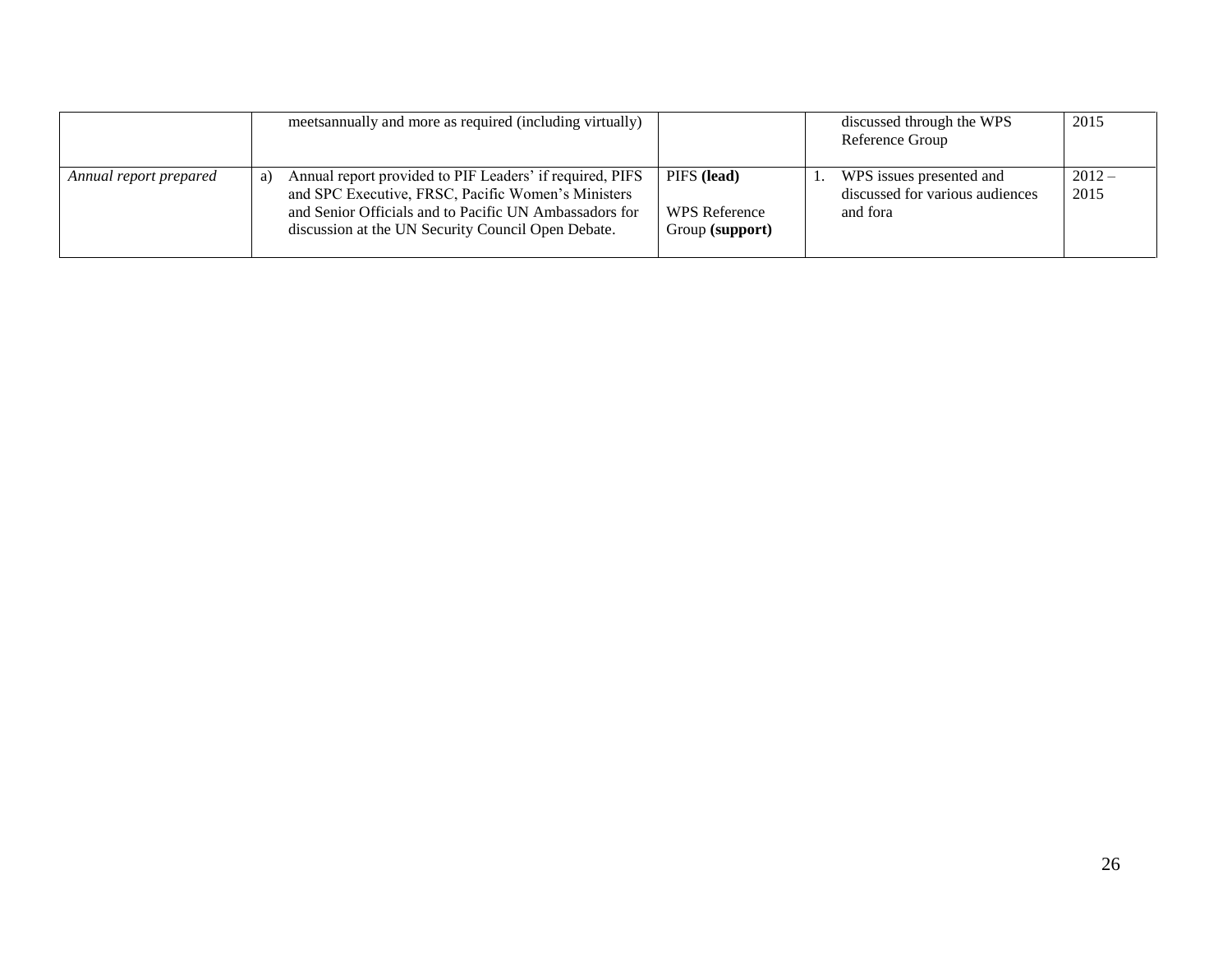<span id="page-27-0"></span>**Annex 1: Draft Outline of Terms of Reference for a Pacific Islands Forum Reference Group on Women, Peace and Security**

# **PACIFIC ISLANDS FORUM**

# **REFERENCE GROUP ON WOMEN, PEACE AND SECURITY**

#### **Terms of Reference**

*Date*

#### **Background**

- Existence as Pacific Regional Working Group on Women, Peace and Security.
- FRSC discussions on RAP, welcoming of the establishment of the RWG and mandate to develop the RAP.
- Formulation of the Forum Reference Group on Women, Peace and Security FRSC 2010, 2011 and 2012 and Leaders endorsement of RAP and establishment of Reference Group.

#### **Functions**

- 1) Support governments, regional organisations and multilateral bodies to uphold women"s rights and support their participation in all aspects of conflict prevention and management, peace negotiations, mediation, security decision-making and post-conflict reconstruction in the context of international, regional and national commitments.
- 2) To oversee and monitor implementation of the Regional Action Plan on Women, Peace and Security.
- 3) To contribute to the building of knowledge and evidence to inform policy, legislation and national programmes.
- 4) To raise awareness at the regional and national level on Women, Peace and Security and advocate to Pacific Island Countries to integrate the RAP into national plans and strategic development frameworks.
- 5) To discuss and monitor new activities and policies resulting from the work of the Reference Group and the agencies they represent.
- 6) To promote greater accountability amongst Pacific Island Countries and Territories and within Forum processes to international and regional commitments on Women, Peace and Security.
- 7) To mobilise resources (both financial and technical) to support regional and national efforts.
- 8) To liaise regularly with the Forum Reference Group to Address Sexual and Gender Based Violence.

# **Modalities**

- 1) The group is comprised of a senior representative from three Forum member governments, a CROP agency, the United Nations and regional civil society.
- 2) Be chaired ex-officio by the Forum Secretariat.<sup>27</sup>

<sup>&</sup>lt;sup>27</sup> As is the practice for the PIF Reference Group on Sexual and Gender-based Violence, in its capacity as "ex-officio" Chair of the Reference Group on Women, Peace and Security, the Secretariat is not a member, but simply a facilitator of proceedings. This will ensure the independence of the Reference Group, as a panel of experts requested to guide the Forum"s implementation of Leaders" decisions pertaining to women, peace and security.